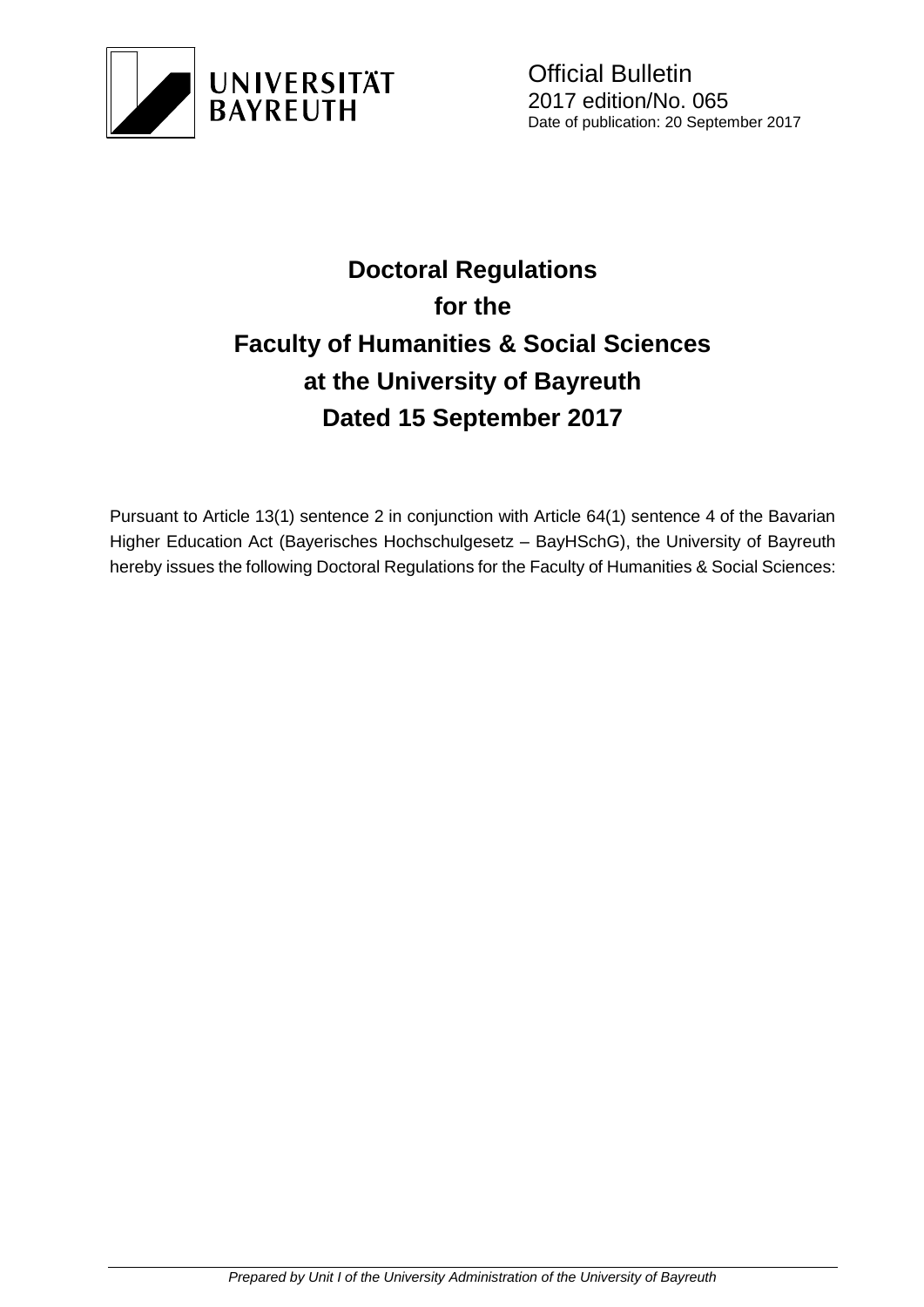#### **Table of contents**

| Section 1  | Doctoral degree                                                            |
|------------|----------------------------------------------------------------------------|
| Section 2  | Eligibility to administer examinations                                     |
| Section 3  | Examining body                                                             |
| Section 4  | Doctorate committee                                                        |
| Section 5  | <b>Examination subjects</b>                                                |
| Section 6  | Alliances with universities of applied sciences (Fachhochschulen/HAWs)     |
| Section 7  | Supervision, supervision agreement                                         |
| Section 8  | Acceptance for doctoral studies                                            |
| Section 9  | Test of aptitude for doctoral studies                                      |
| Section 10 | <b>Statistical requirements</b>                                            |
| Section 11 | Admission to the doctoral examination                                      |
| Section 12 | Decision on admission to the doctoral examination                          |
| Section 13 | Withdrawal from doctoral studies                                           |
| Section 14 | Doctoral thesis                                                            |
| Section 15 | Evaluation of the thesis                                                   |
| Section 16 | Viva voce examination                                                      |
| Section 17 | Grading doctoral work, overall grade                                       |
| Section 18 | Access to doctorate records                                                |
| Section 19 | Degree invalidity                                                          |
| Section 20 | Reproduction of the thesis and delivery of the required copies             |
| Section 21 | Doctoral diploma and completion of the doctorate                           |
| Section 22 | Doctoral degree with joint supervision from a foreign academic institution |
| Section 23 | Award of honorary doctoral degrees                                         |
| Section 24 | Consideration of special circumstances                                     |
| Section 25 | Consideration of the special needs of persons with disabilities            |
| Section 26 | Effective date, transitional provisions                                    |
|            |                                                                            |

*The University of Bayreuth is not liable for inaccuracies or mistakes in this English translation. In case of doubt, the German originals are to be used in a court of law.*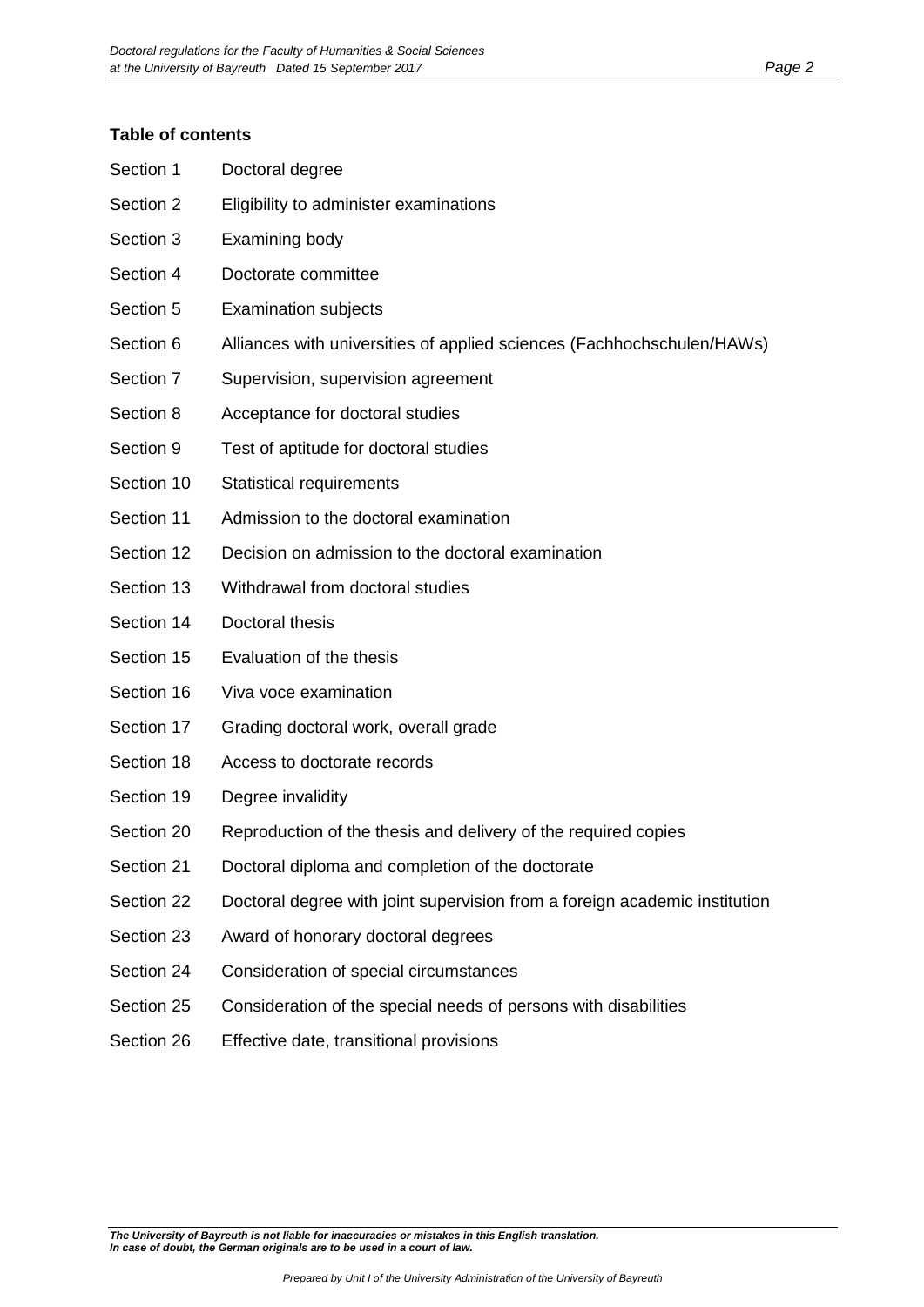## **Section 1 Doctoral Degree**

- (1) <sup>1</sup>The Faculty of Humanities & Social Sciences at the University of Bayreuth shall award the academic degree of "Doktor der Philosophie" or "Doktorin der Philosophie" on the basis of these doctoral degree regulations. <sup>2</sup>The abbreviation of this degree shall be "Dr. phil.".
- (2) The award of a doctoral degree shall serve as evidence of having completed independent academic research at a level that substantially exceeds the requirements set forth in Section 8 hereof for admission to doctoral studies.
- (3) Award of a doctoral degree shall require doctoral students to write an academic thesis (dissertation) independently and pass an oral examination (a viva voce examination).
- (4) <sup>1</sup>The Faculty of Humanities & Social Sciences at the University of Bayreuth shall have the ability to award the academic degree of "Doktor der Philosophie ehrenhalber" or "Doktorin der Philosophie ehrenhalber" pursuant to Section 23 hereof. <sup>2</sup>The abbreviation of this degree shall be "Dr. phil. h. c.".

## **Section 2 Eligibility to administer examinations**

1Eligibility to administer examinations shall be extended to those persons at the Faculty of Humanities & Social Sciences who, under Article 62 of the Bavarian Higher Education Act (Bayerisches Hochschulgesetz, BayRS 2210-1-1-WFK) in conjunction with the Higher Education Examiners Act (Hochschulprüferverordnung, BayRS 2210-1-1-6-WFK), are eligible to administer examinations. <sup>2</sup>If proposed by the dean, members of other faculties at the University of Bayreuth or other German or international institutions of higher education may also be appointed as examiners, provided they meet the qualification requirements specified in Article 62(1) of the Bavarian Higher Education Act (BayHSchG) in conjunction with Section 4 of the Higher Education Examiners Act (HSchPrüferV) or equivalent requirements.

## **Section 3 Examining body**

The examining body shall be the doctorate committee of the Faculty of Humanities & Social Sciences.

*The University of Bayreuth is not liable for inaccuracies or mistakes in this English translation. In case of doubt, the German originals are to be used in a court of law.*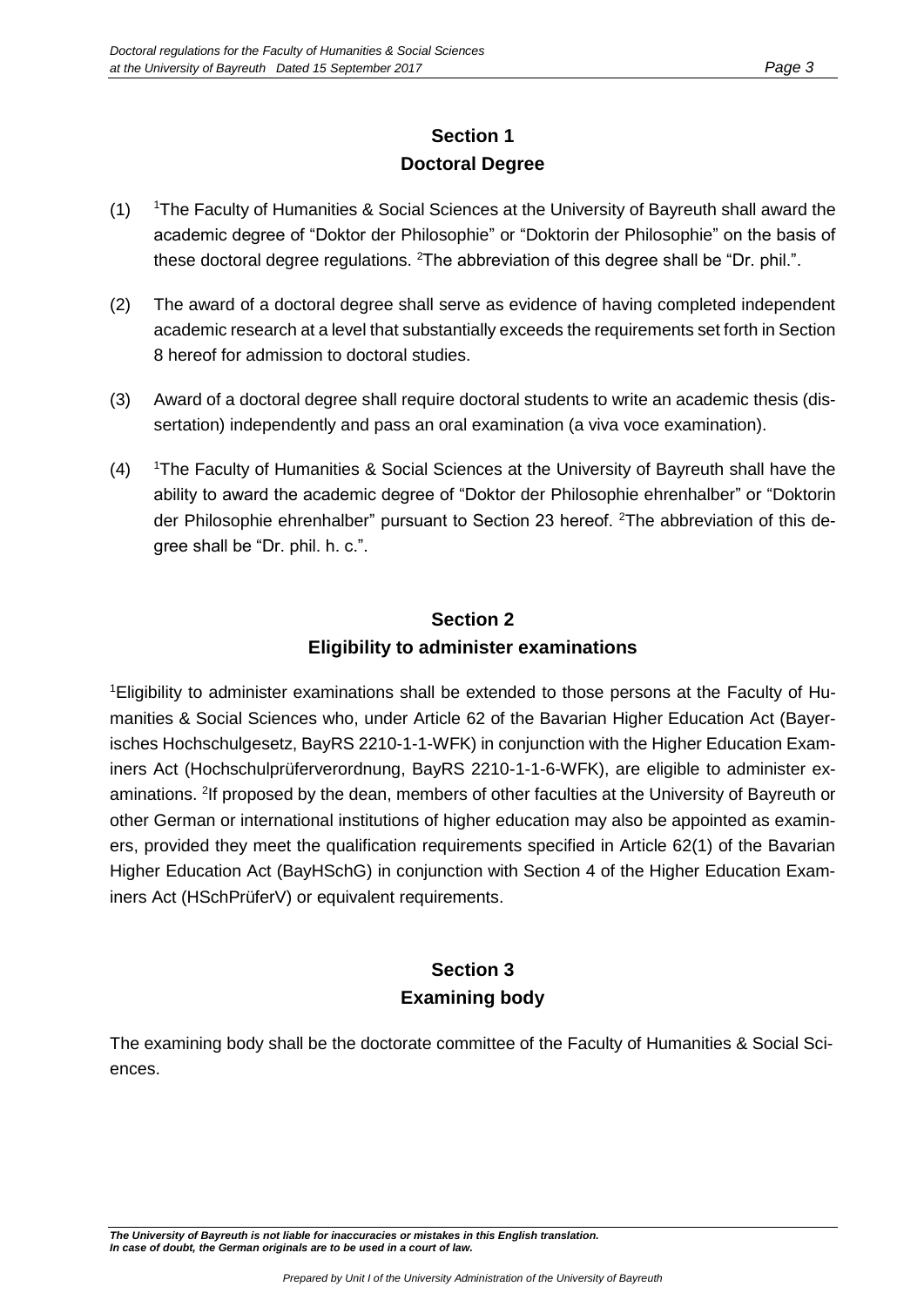## **Section 4 Doctorate committee**

- (1) Unless otherwise stipulated in these doctoral degree regulations, the doctorate committee shall be responsible for executing the doctoral procedure.
- (2) <sup>1</sup>The doctorate committee's members shall be the dean and seven further teaching staff members who are eligible under Section 2 hereof to administer examinations; assessors and examiners who are not already members of the doctorate committee shall also join the committee beginning at the time of their appointment. <sup>2</sup>The seven members of the doctorate committee shall be elected by the faculty council. <sup>3</sup>The doctorate committee shall be elected for a two-year term. <sup>4</sup>The chair of the doctorate committee shall be the dean or, in his or her absence, the vice dean. <sup>5</sup>The chair shall preside over the doctorate committee's meetings and manage its business.
- (3) <sup>1</sup>The doctorate committee shall meet quorum when all members have been summoned in writing one week prior to the meeting and the majority of members are present.  ${}^{2}$ The committee shall pass resolutions based on the majority of votes cast. <sup>3</sup>It shall not be permitted to abstain from voting, cast secret ballots or vote by proxy. <sup>4</sup>Should a vote result in a tie, the chair shall have the casting vote.  $5E$ xclusion on the basis of personal involvement shall be governed by Article 41(2) of the Bavarian Higher Education Act (BayHSchG). <sup>6</sup>Decisions taken by the doctorate committee shall be communicated to applicants in writing by the dean; decisions having an adverse impact on applicants shall state reason and provide information on the right to appeal.
- (4) <sup>1</sup>The extended doctorate committee of the Faculty of Humanities & Social Sciences shall be responsible for awarding honorary doctoral degrees. <sup>2</sup>This committee shall comprise those at the Faculty of Humanities & Social Sciences whose primary occupation is teaching at the university. <sup>3</sup>The dean may invite to meetings professors who have qualified for release from duty or are retired; such professors shall play an advisory role.

#### **Section 5 Examination subjects**

(1) <sup>1</sup>Applicants may choose between individual subject examinations or an academic colloquium to qualify for the award of a "Doktor der Philosophie" or "Doktorin der Philosophie" degree. <sup>2</sup>Where applicants choose a viva voce examination in the form of individual subject examinations, they shall name a main subject and two secondary subjects. <sup>3</sup>The main subject shall be the one in which the topic of the applicant's doctoral thesis is based. 4Where candidates decide on a viva voce examination in the form of an academic colloquium, it shall be examined by the primary and secondary assessors of the thesis as well as the representative from a further subject proposed by the candidate. <sup>5</sup>One of the examiners shall not belong to the discipline in which the thesis was written (see Section 16.3 hereof).

*The University of Bayreuth is not liable for inaccuracies or mistakes in this English translation. In case of doubt, the German originals are to be used in a court of law.*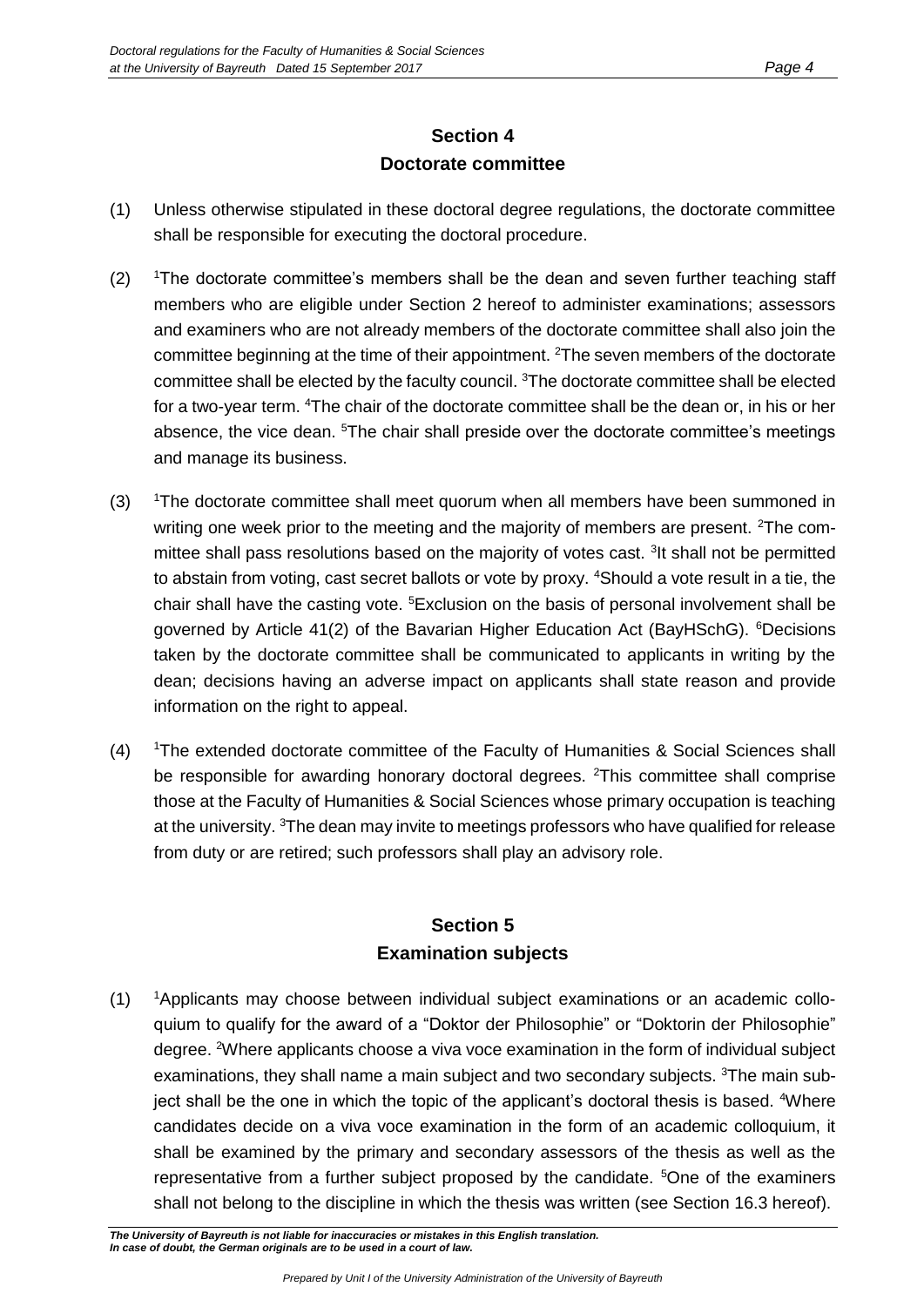- $(2)$  <sup>1</sup>Candidates may choose as their main and secondary subjects any subjects that are represented at the Faculty of Humanities & Social Sciences by a university instructor. <sup>2</sup>Candidates may also choose as their secondary subjects any subjects that are represented at other faculties of the University of Bayreuth by a member of the university teaching staff.
- (3) The doctorate committee may permit a secondary subject that is not represented at the University of Bayreuth if there exists a technical relationship between it and a subject represented at the Faculty of Humanities & Social Sciences.
- (4) <sup>1</sup>Applicants whose thesis subject is represented at the Faculty of Humanities & Social Sciences by a professor yet who are admitted into a doctoral programme or structured doctoral studies at the University of Bayreuth may obtain their doctoral degree based on the regulations applicable to the relevant doctoral programme or structured doctoral studies. <sup>2</sup>Supervision by a subject representative from the Faculty of Humanities & Social Sciences shall be ensured.

# **Section 6 Alliances with universities of applied sciences (Fachhochschulen/HAWs)**

- (1) Within the framework of these doctoral degree regulations, the Faculty of Humanities & Social Sciences at the University of Bayreuth shall enable participation in doctoral studies administered in cooperation with universities of applied sciences (Fachhochschulen/HAWs) and/or the award of joint doctoral degrees with Bavarian universities of applied sciences (Fachhochschulen/HAWs) based on the agreement between Bavarian institutions of higher education dated 19 October 2015.
- (2) Partnership agreements between the universities may provide additional regulations.

## **Section 7 Supervision, supervision agreement**

 $(1)$  <sup>1</sup>Doctoral theses shall normally be supervised by a faculty member who is eligible to administer examinations. <sup>2</sup>If doctoral studies are pursued in cooperation with a university of applied sciences (Fachhochschulen/HAW; Section 6 hereof), the thesis shall be supervised on equal terms by teaching staff members of the university of applied sciences who are entitled to administer examinations and those of the university; the supervision agreement shall be concluded jointly between those parties and the applicant.

*The University of Bayreuth is not liable for inaccuracies or mistakes in this English translation. In case of doubt, the German originals are to be used in a court of law.*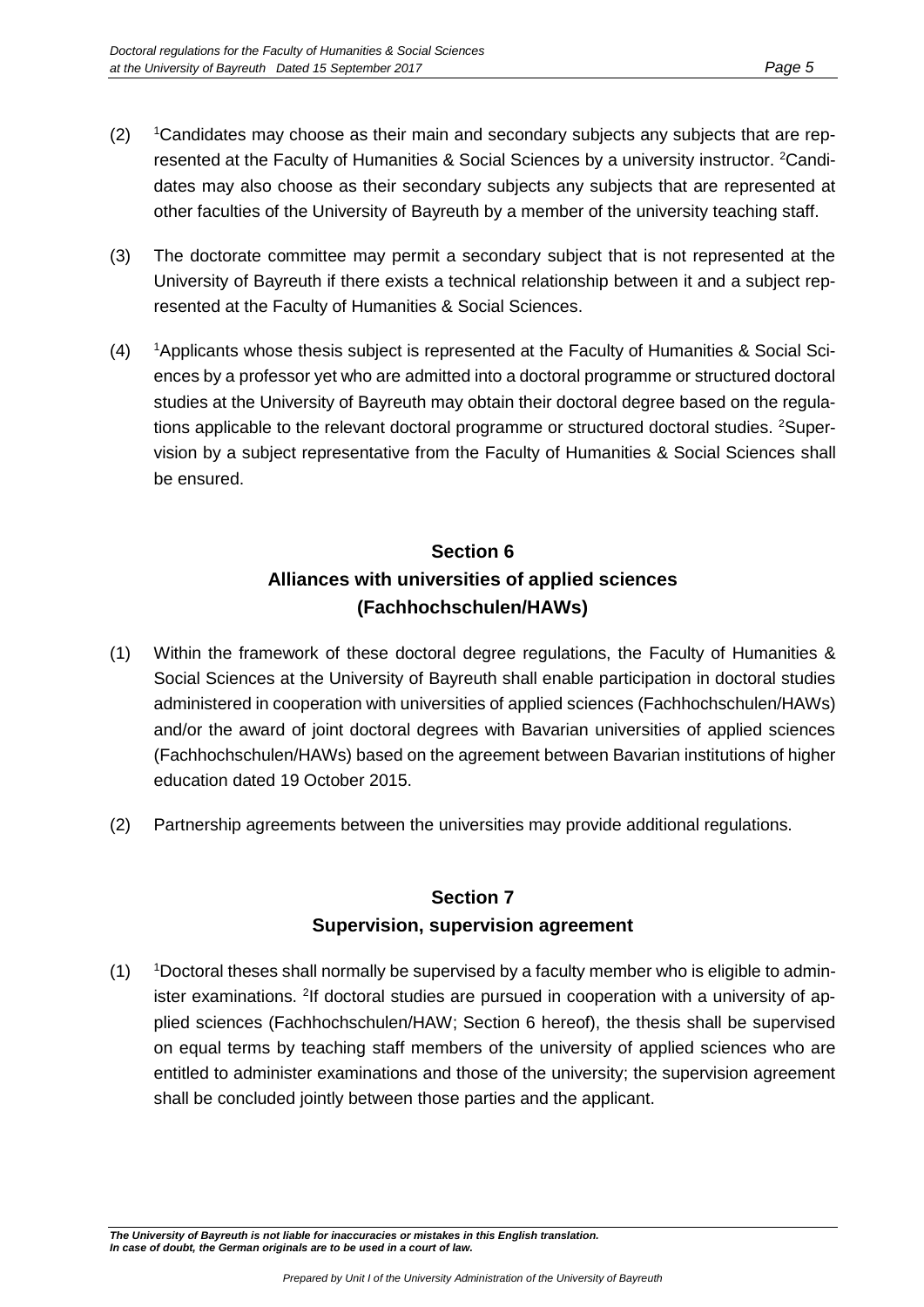$(2)$  <sup>1</sup>As preparation for the doctoral degree, the thesis supervisor(s) and the applicant shall set out the key aspects of their relationship in a written agreement (the supervision agreement).  $2$ The supervisor(s) shall send a copy of the supervision agreement to the doctorate committee. <sup>3</sup>The supervisor(s) shall also inform the doctorate committee if an applicant quits doctoral studies. <sup>4</sup>Where applicants withdraw from doctoral studies pursuant to Section 13 hereof, their supervision agreement shall be null and void.

## **Section 8 Acceptance for doctoral studies**

- (1) Doctoral studies shall commence on receipt of written confirmation of acceptance for doctoral studies at the faculty.
- (2) Applications for admission to doctoral studies shall also involve registering online with the faculty as an applicant.
- $(3)$  <sup>1</sup>Applicants shall apply for admission to doctoral studies through the doctorate committee. <sup>2</sup>The following requirements shall be met:
	- 1. Applicants shall hold a qualification for entrance to higher education as defined in the Bavarian Qualification Regulations (Qualifikationsverordnung), as amended.
	- 2. They shall provide evidence of study related to the subject in which they seek a doctoral degree and shall have completed this study by obtaining (a) a master's, "Magister", "Diplom", state examination or equivalent degree at an academic institution in the Federal Republic of Germany, (b) a master's degree in the subject of their intended doctoral degree from a university of applied sciences (Fachhochschule) in the Federal Republic of Germany or (c) another, equivalent qualification from a German or non-German university, in any case with a final grade of at least "gut" ("good", for law degrees: "voll befriedigend"/"fully satisfactory").
	- 3. In exceptional circumstances, the doctorate committee may accept for doctoral studies applicants who cannot provide evidence of the final grade specified in Section 8.3.2 if:
		- a) The subject of the intended doctoral degree formed part of a course of study consisting of multiple subjects and that course was completed with a grade of at least "gut" ("good") for the relevant subject, and
		- b) Additional work, worth at least 10 credit points and agreed with the thesis supervisor, is documented, and
		- c) Two members of the faculty with eligibility to administer examinations give their written support to the application for admission and one of those members supervises the thesis

*The University of Bayreuth is not liable for inaccuracies or mistakes in this English translation. In case of doubt, the German originals are to be used in a court of law.*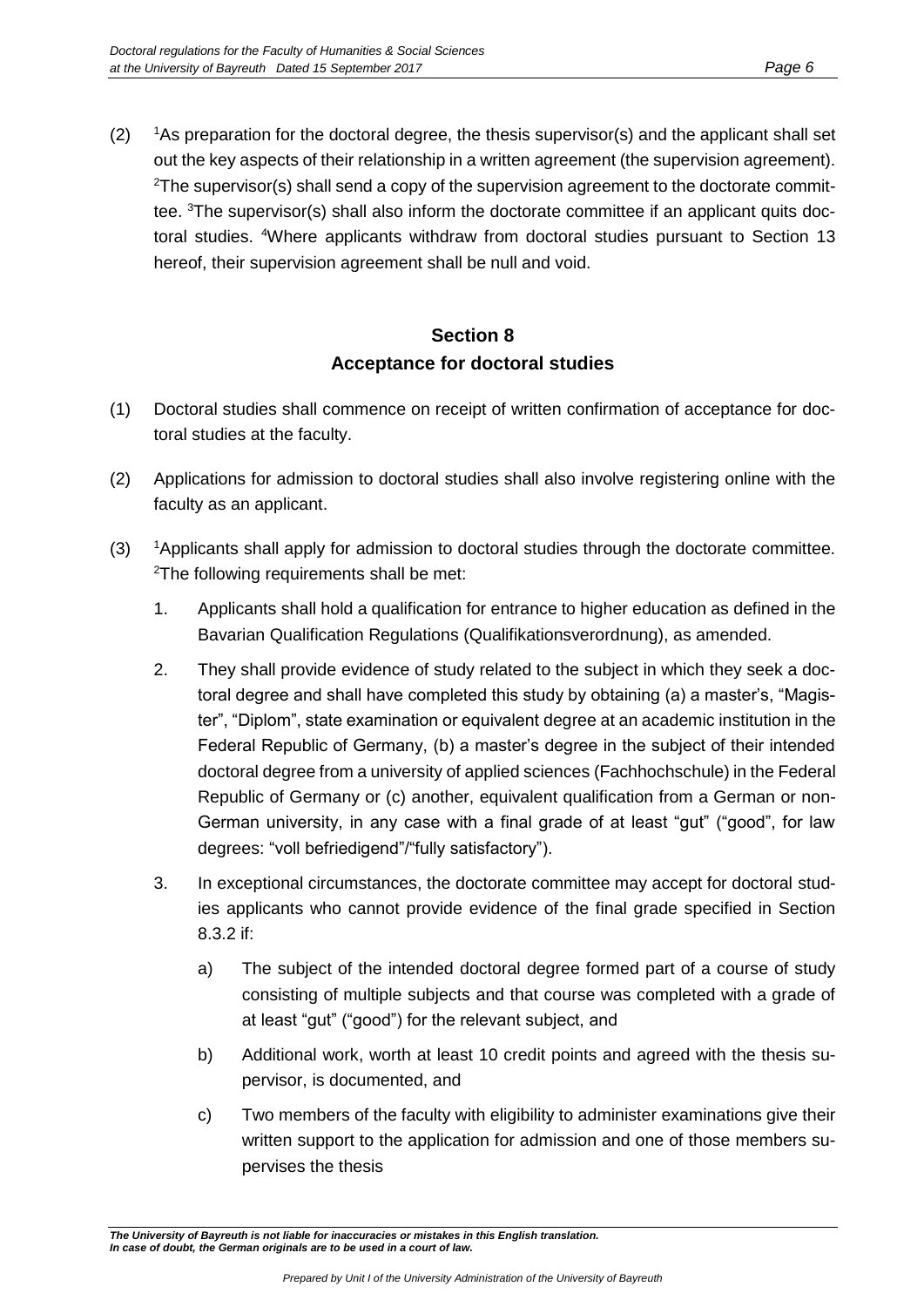- 4. Should applicants intend to pursue doctoral studies in a subject other than the main one of the completed course of study, the doctorate committee may accept them for those doctoral studies when:
	- a) The requirements under Section 8.3.1, 8.3.3, 8.3.9, 8.3.10 and 8.3.11 are met, and
	- b) Applicants have already studied the chosen main subject as a secondary subject and have a documented final grade in this secondary subject of at least "gut" ("good"). Additional work, worth at least 10 credit points and agreed with the doctoral supervisor, may also be imposed as a condition of acceptance.
- 5. Graduates of the following programmes shall be accepted for doctoral studies:
	- a) Interdisciplinary programmes of study involving the Faculty of Humanities & Social Sciences, if applicants meet the requirements under Section 8.3.1 to 8.3.3 and 8.3.9 to 8.3.11
	- b) Other interdisciplinary programmes of study, if:
		- Applicants meet the requirements under Section 8.3.1, 8.3.3, 8.3.9, 8.3.10 and 8.3.11, and
		- Applicants have already studied their chosen main subject as a component of their interdisciplinary programme. The doctorate committee may set additional work for applicants; such work shall be worth at least 10 credit points and agreed with the thesis supervisor.
- 6. Applicants who have completed a degree for teaching at academic secondary schools (a Gymnasium) or vocational schools (a Berufsschule) may be accepted for doctoral studies with education as their main subject (educational theory/research, including in school-based contexts) if they perform additional, relevant work that is worth at least 15 credit points and agreed with their supervisor.
- 7. A degree in economics that meets the requirements per Section 8.3.2 also qualifies for the admission to doctoral studies in sport science if applicants intend on obtaining a doctorate in "sport, business and law" or sport management.
- 8. If applicants choose a history-related subject for their doctorate, they must demonstrate sound knowledge of two foreign languages. Latin language proficiency at "Latinum" level shall be required for doctorates in ancient history, medieval history or early modern history.
- 9. Applicants may not have proven themselves unworthy of holding the title of "Doktor" through their conduct.
- 10. Applicants may not have irrevocably failed this doctorate or a similar type of doctoral examination.
- 11. Applicants may not have already been accepted for doctoral studies in the same subject at another university or doctorate-awarding institution.

*The University of Bayreuth is not liable for inaccuracies or mistakes in this English translation. In case of doubt, the German originals are to be used in a court of law.*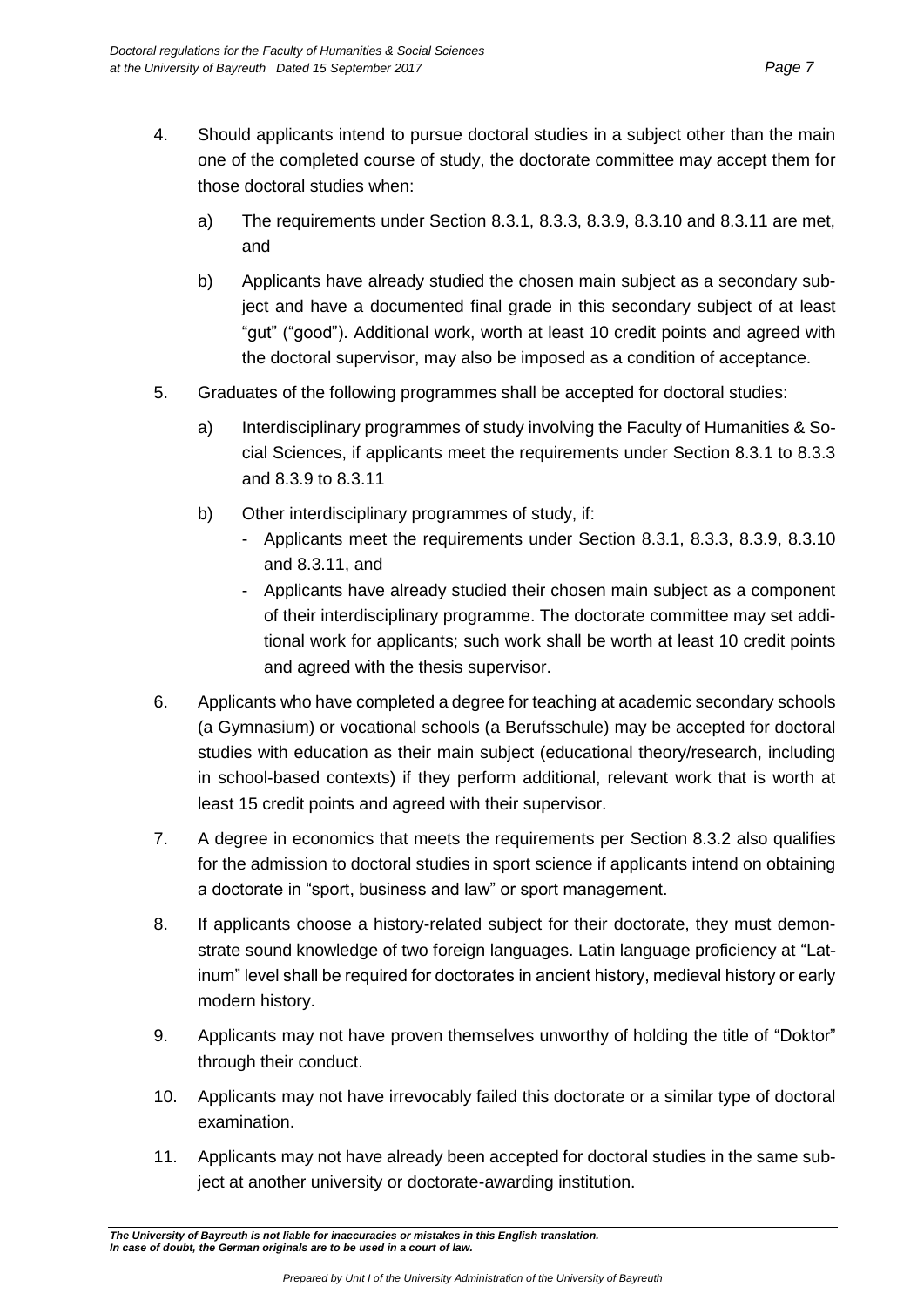- (4) The requirement under Section 8.3.2 hereof shall be deemed satisfied when applicants have passed the aptitude test pursuant to Section 9 hereof or submit documentation of admission to a doctoral programme.
- $(5)$  <sup>1</sup>On application, the doctorate committee shall recognize work that has been completed at universities not subject to the German Basic Law (constitution) as meeting the requirements for admission if that work is equivalent to one of the degrees listed in Section 8.3.2 hereof. <sup>2</sup>Equivalence agreements passed by the Standing Conference of the Ministers of Education and Cultural Affairs of the Länder in the Federal Republic of Germany (KMK) and the German Rectors' Conference (HRK) shall be observed. <sup>3</sup>Where no such equivalence agreements are available, the doctorate committee may obtain an expert opinion from the KMK's Central Office for Foreign Education (ZAB). <sup>4</sup>Applicants may submit their application for recognition of academic work performed abroad in advance of their application for admission to doctoral studies.
- (6) Applications for admission to doctoral studies shall be accompanied by the documents required as evidence of meeting the requirements under Section 8.3, by the supervision agreement pursuant to Section 7 and by statements from the applicant per Section 8.3.9 to 8.3.11.
- $(7)$  <sup>1</sup>Applicants shall receive confirmation signed by the chair of the doctorate committee on whether they have met the requirements for admission to doctoral studies. <sup>2</sup>Admission to doctoral studies shall be denied if the requirements specified in Section 8.3 hereof have not been met. <sup>3</sup>Section 4.3 hereof shall apply.

## **Section 9 Test of aptitude for doctoral studies**

- (1) Applicants meeting one of the following criteria may take a test of aptitude for doctoral studies:
	- 1. Graduates of a bachelor's (fast-track) or "Diplom (FH)" programme or programme for teaching at primary or non-academic secondary schools, with a grade of at least "gut" ("good") for their final assessment and a final thesis graded "sehr gut" ("very good")
	- 2. Applicants who wish to pursue a doctorate in a subject different to one they have previously studied and who do not fall under Section 8.3.3 to 8.3.7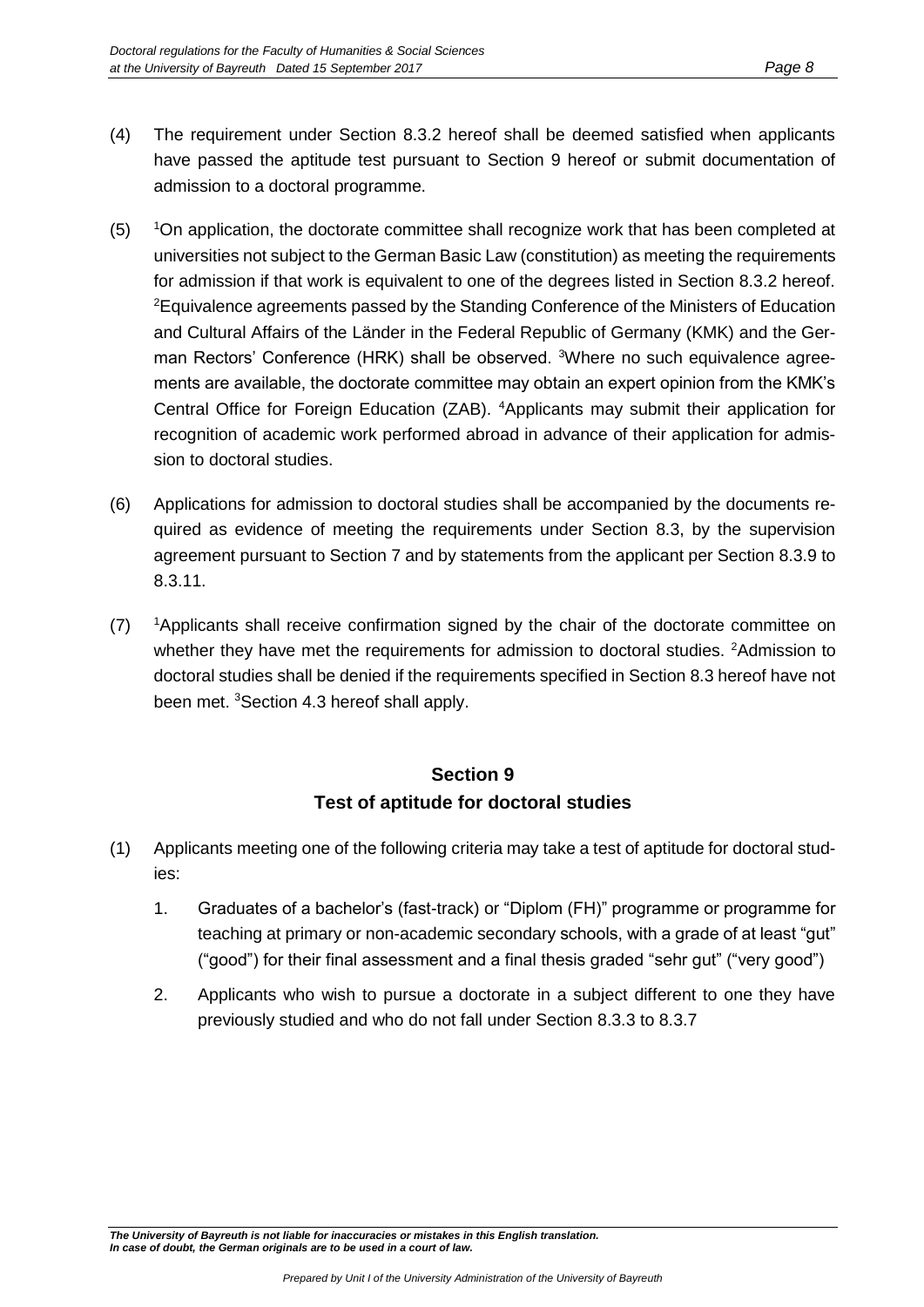- 3. Graduates of a programme that was provided at a location not subject to the Basic Law (constitution) of the Federal Republic of Germany and is not recognised as equivalent, provided those graduates received a grade of at least "gut" ("good") for their final assessment and completed a final thesis graded "sehr gut" ("very good")
- $(2)$  <sup>1</sup>Applications for admission to the test of aptitude for doctoral studies shall be submitted in writing to the dean. <sup>2</sup>Applicants shall attach the following to their application:
	- 1. A curriculum vitae with documentation pertaining to their career.
	- 2. Documentation of having met the admission requirements specified in Section 9.1.1 and 9.1.2 above.
	- 3. A statement regarding the main subject and any secondary subjects in which they intend to obtain the doctorate.
	- 4. An official certificate of good conduct (amtliches Führungszeugnis). Applicants from outside of Germany shall submit evidence that is recognized as equivalent by the University of Bayreuth. This may be an excerpt from their home country's criminal records, a certificate of good character or a comparable document. Members of the University of Bayreuth shall not need to submit a certificate of good conduct.
	- 5. A statement regarding the desired faculty examiner for the aptitude test.
- (3) Admission to the test of aptitude for doctoral studies shall be denied if applicants:
	- 1. Do not meet the admission requirements set out in Section 9.1.1 and 9.1.2
	- 2. Have proven themselves unworthy of the degree of "Doktor" due to their conduct
	- 3. Do not submit in full the documents and statements set out in Section 9.2.1 to 9.2.5 above
- $(4)$  <sup>1</sup>The dean shall decide on admission to the test of aptitude for doctoral studies pursuant to Section 9.2 and on denial of admission to the test of aptitude for doctoral studies pursuant to Section 9.3. <sup>2</sup>He or she shall communicate the result of this decision to applicants in writing; should admission be denied, Section 13.2 sentence 2 shall apply accordingly. <sup>3</sup>The doctorate committee shall take all other decisions that arise in connection to admission to the test of aptitude for doctoral studies. <sup>4</sup>The dean shall ensure that the procedure is carried out as specified.

*The University of Bayreuth is not liable for inaccuracies or mistakes in this English translation. In case of doubt, the German originals are to be used in a court of law.*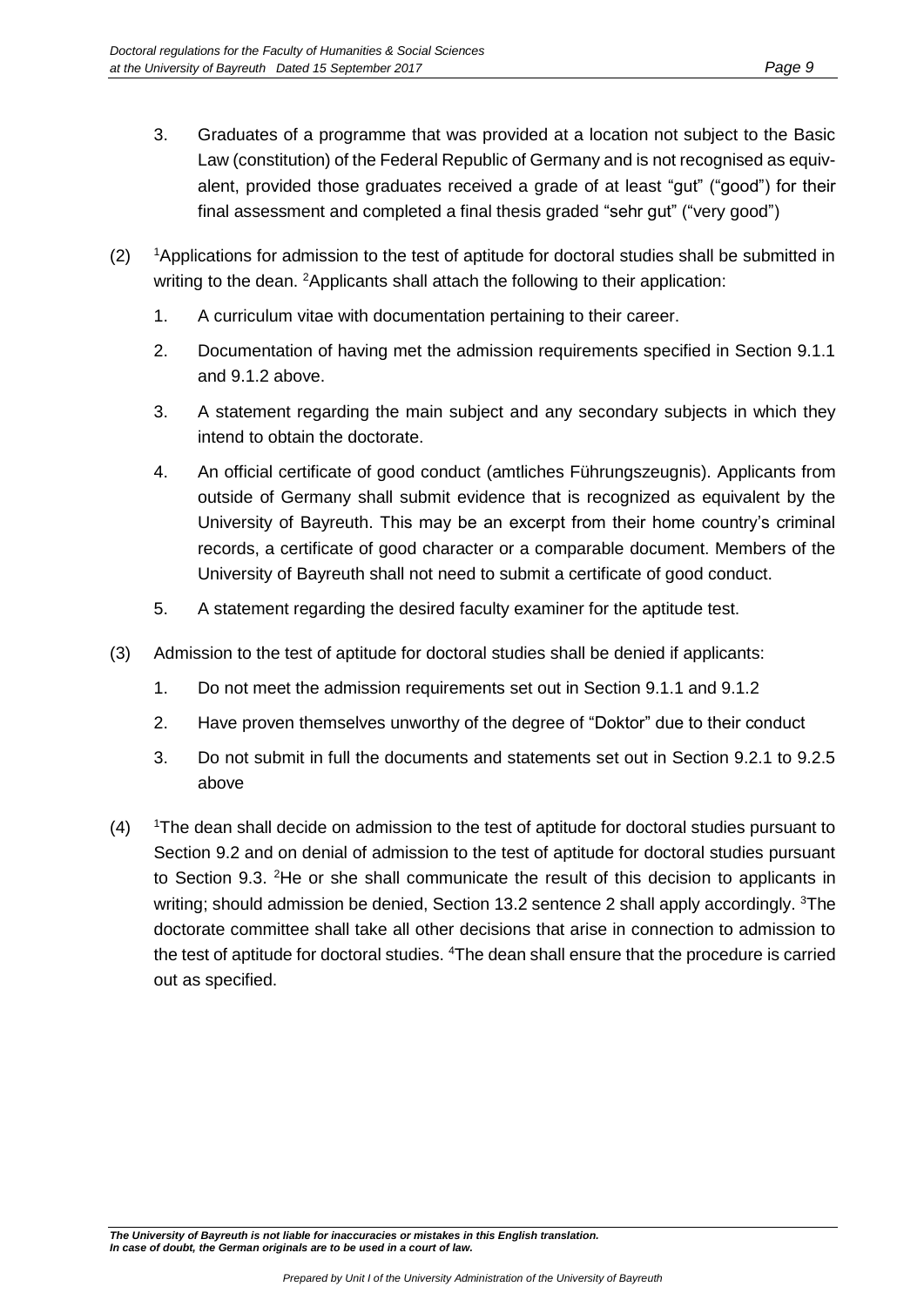$(5)$  <sup>1</sup>After admission to the test of aptitude for doctoral studies, the appointed examiner shall, by mutual agreement with the doctorate committee, define the academic work or study that is to be completed, graded and comprise at least 30 credit points in subjects from bachelor's, master's, "Diplom" and teacher training programmes at the University of Bayreuth that are relevant to the intended doctorate; relevant academic work or study that has already been completed may be counted towards this requirement. <sup>2</sup>The academic work or study shall include completing the pieces of assessment set by the relevant programme's examination regulations. <sup>3</sup>The average assessment grade shall be at least "gut" ("good") when weighted by the number of credit points earned. <sup>4</sup>On successful completion of the assessment, the documentation thereof shall be submitted to the examiner for his or her confirmation.

#### **Section 10 Statistical requirements**

- $(1)$  <sup>1</sup>To implement the university's data collection requirements as set forth in the Higher Education Statistics Act (Hochschulstatistikgesetz – HStatG), as amended, doctoral students' personal data as specified in Section 5 of the Higher Education Statistics Act shall be collected, automatically saved and processed by the University of Bayreuth institution awarding the doctorate upon submission of the application for admission to doctoral studies; this shall be done for the purpose of fulfilling the statutory requirements and for purposes of legislation and planning in higher education pursuant to Section 1(1) sentences 1 and 2 of the Higher Education Statistics Act. <sup>2</sup>Applicants shall be obligated to cooperate and provide their personal data (Article 10(2) sentence 3 BayHSchG) in this regard.
- $(2)$  <sup>1</sup>The data to be collected pursuant to the Higher Education Statistics Act (HStatG) of 2 November 1990 shall be submitted regularly to the Statistics Office of the State of Bavaria and to university administrators for the purpose of presenting higher education statistics. <sup>2</sup>Personal data shall be utilized and processed as stipulated in Article 10 of the Bavarian Higher Education Act (BayHSchG).

#### **Section 11 Admission to the doctoral examination**

- $(1)$  <sup>1</sup>Applications for admission to the doctoral examination shall be submitted in writing to the dean. <sup>2</sup>The application shall include the following:
	- 1. Confirmation of acceptance for doctoral studies pursuant to Section 8.7 hereof.
	- 2. Four copies of the doctoral thesis as well as an electronic copy. If submitting a thesis by published works in accordance with Section 14.1 hereof, the individual publications shall be integrated with the thesis manuscript.

*The University of Bayreuth is not liable for inaccuracies or mistakes in this English translation. In case of doubt, the German originals are to be used in a court of law.*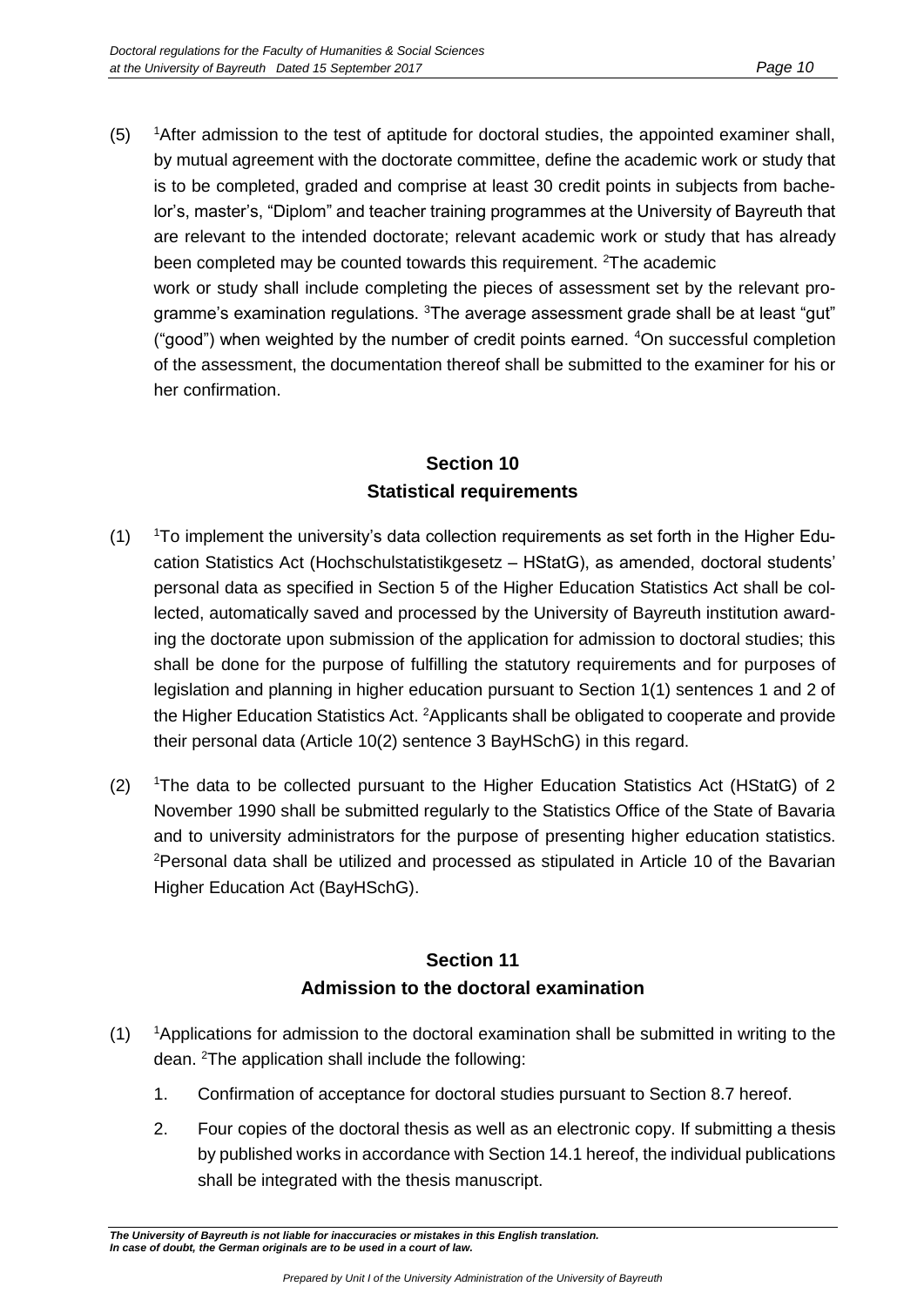3. The following sworn statement:

"I hereby do solemnly affirm that I have produced this work without the unauthorized help of third parties and without the use of sources or aids other than those cited; the ideas stemming directly or indirectly from external sources are marked as such. I do further declare that I have not enlisted the help of professional thesis consultants or coaches, neither will I use them in future.

This work has not previously been submitted to an examining authority in Germany or abroad, neither in the same nor a similar form, and has also not been published."

- 4. A statement of consent from the doctoral student to the effect that the electronic copy of the thesis may undergo a separate review, with his or her copyrights and privacy rights being respected, and that the university's body for academic self-regulation may conduct investigations if there are suspicions of academic dishonesty.
- 5. The doctoral student's curriculum vitae with particular emphasis on his or her educational history.
- 6. An official certificate of good conduct (amtliches Führungszeugnis). Applicants from outside of Germany shall submit evidence that is recognized as equivalent by the University of Bayreuth. This may be an excerpt from their home country's criminal records, a certificate of good character or a comparable document. Members of the University of Bayreuth shall not need to submit a certificate of good conduct.
- 7. A statement about the examiners desired by the doctoral student and, if necessary, the chosen examination subjects.
- 8. If applicable, a notice indicating the doctorate committee's permission to conduct the viva voce examination in a foreign language.
- 9. If applicable, applications pursuant to Sections 24 and 25.
- $(2)$  <sup>1</sup>The dean shall assess whether the application for admission to the examination meets the requirements set out in Section 11.1. <sup>2</sup>Should this not be the case, and should the shortcomings not be rectified by a reasonable date set by the dean, the dean shall reject the application on grounds of impermissibility. <sup>3</sup>Section 4.3 sentence 6 hereof shall apply accordingly.

# **Section 12**

#### **Decision on admission to the doctoral examination**

- (1) If the application for admission to the doctoral examination meets the requirements set out in Section 11.1, the dean shall submit it to the doctorate committee with a written statement on whether the admission requirements have been satisfied.
- $(2)$  <sup>1</sup>The doctorate committee shall decide whether to grant admission to the doctoral examination. <sup>2</sup>The decision shall be taken within one month of receiving the application. <sup>3</sup>Admission

*The University of Bayreuth is not liable for inaccuracies or mistakes in this English translation. In case of doubt, the German originals are to be used in a court of law.*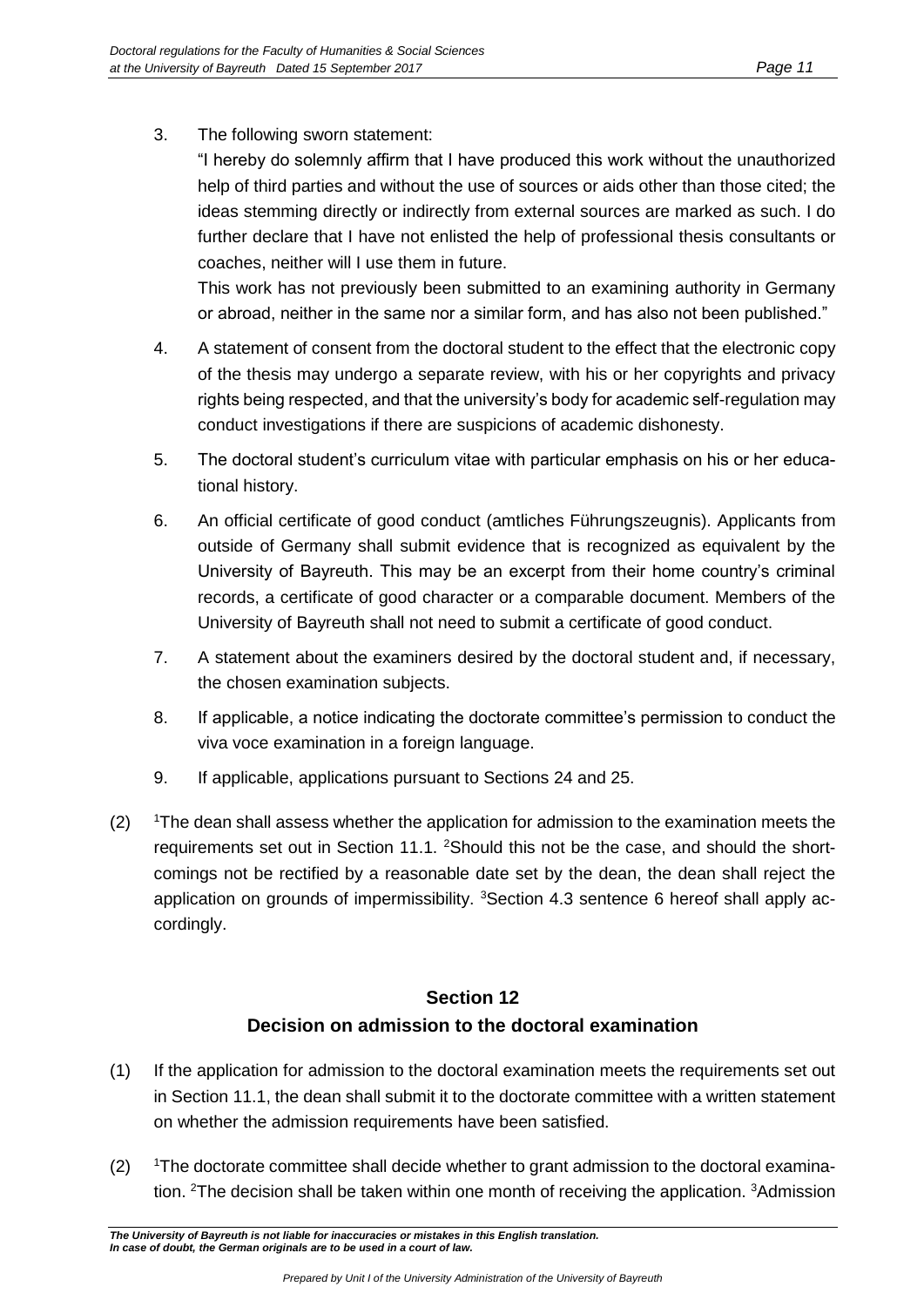shall be denied if the admission requirements specified in Section 11 hereof are not satisfied.

#### **Section 13 Withdrawal from doctoral studies**

- $(1)$  <sup>1</sup>Doctoral students may withdraw from their doctoral studies at any time prior to submission of the application for admission to the doctoral examination process. <sup>2</sup>If they withdraw from their doctoral studies at a time when they have not yet received a rejection of their application for admission to the doctoral examination process, the thesis shall be deemed not submitted. <sup>3</sup>The supervision agreement pursuant to Section 7 hereof shall be null and void in this case.
- (2) <sup>1</sup>Where doctoral students withdraw their admission application after receiving a rejection of their thesis or after their viva voce examination has begun, they shall be deemed to have ended doctoral studies unsuccessfully. <sup>2</sup>The dean shall issue these doctoral students written notice giving reason and information on their right to appeal.
- (3) Applications per Section 13.1 and 13.2 shall be addressed to the dean.

#### **Section 14 Doctoral thesis**

(1) <sup>1</sup>The doctoral thesis shall represent the product of independent academic research and contribute to solving academic research questions. <sup>2</sup>It shall not have been previously published in full and may not be identical to a previously written work.  $3$ The doctoral thesis shall be written in either German or English. <sup>4</sup>The doctorate committee may permit another foreign language if a faculty member with eligibility to administer examinations supports such a request in writing and supervises the thesis. <sup>5</sup>In this case, it shall be accompanied by an abstract written in German. <sup>6</sup>In the subjects of sport science, education, psychology and philosophy, it shall also be possible for candidates to combine multiple individual works of theirs into one thesis (a thesis by published works). <sup>7</sup>A thesis by published works shall be possible if doctoral students can produce at least three individual, peer-reviewed works that have been published in or accepted for publication in an academic journal at the time of accepting the thesis. <sup>8</sup>Doctoral students shall be the lead author of at least one of the articles and at least one of the articles shall be written in English. <sup>9</sup>The individual works proposed for use in the thesis by published works shall have a common link, for which an overall title shall be created. <sup>10</sup>An introduction and summary shall provide a critical overview of the research context and the works' contributions to it. <sup>11</sup>The doctorate committee shall decide whether the proposed thesis by published works meets requirements.

*The University of Bayreuth is not liable for inaccuracies or mistakes in this English translation. In case of doubt, the German originals are to be used in a court of law.*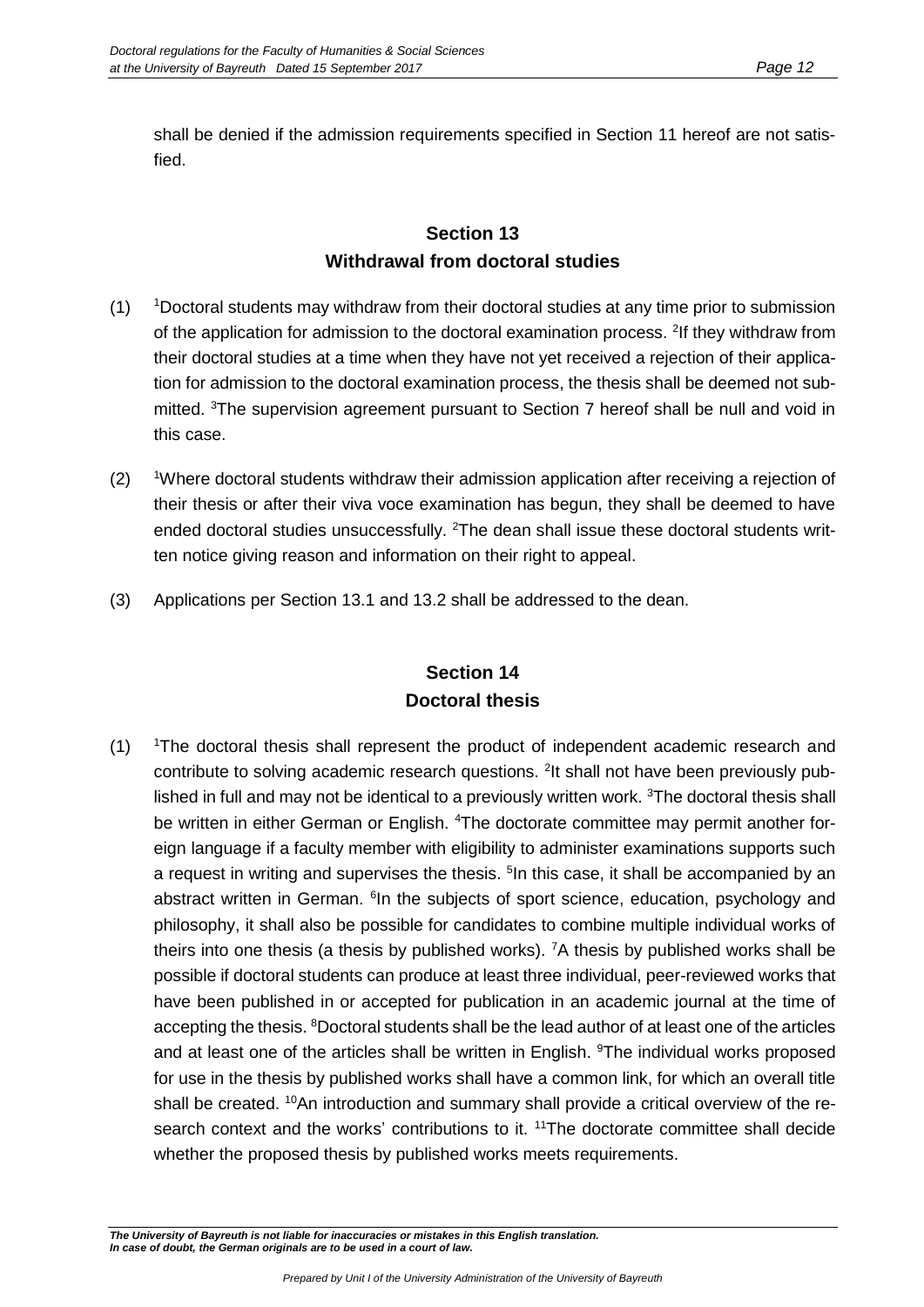- $(2)$  <sup>1</sup>Should the supervisor of a thesis leave the faculty, he or she may continue supervising and be appointed as an assessor for the evaluation of the thesis and as an examiner for the viva voce examination for a period of up to two years after leaving, provided he or she remains eligible to administer examinations. <sup>2</sup>The doctorate committee may extend the time period under sentence 1, above, by up to two years at most if there exists good cause.
- $(3)$  <sup>1</sup>The doctoral thesis shall be submitted typewritten as well as electronically on a suitable data carrier. <sup>2</sup>The written version shall be bound, paginated and feature a table of contents and bibliography. <sup>3</sup>The literature and other aids used shall be cited in full. <sup>4</sup>Citations or paraphrases of literature shall be marked as such.

## **Section 15 Evaluation of the thesis**

- (1) <sup>1</sup>Following admission to the doctoral examination, the doctorate committee shall, without delay, appoint at least two university teachers with eligibility to administer examinations to act as assessors for evaluating the thesis. <sup>2</sup>At least one assessor shall represent or have represented the subject in which the thesis topic is based. At least one assessor shall be a member of the Faculty of Humanities & Social Sciences; Section 14.2 hereof shall not be affected thereby.
- (2) When doctoral studies are pursued in cooperation with a university of applied sciences (Fachhochschulen/HAW; Section 6 hereof), the standard procedure shall be to appoint as assessors the two thesis supervisors, one from the university of applied sciences and one from the university, each with equal rights.
- (3) Each assessor shall provide a written evaluation of the thesis within a period of three months and propose acceptance of the thesis, or its rejection, and a grade in line with Section 17.1 hereof.
- $(4)$ Instead of a rejection, any assessor may propose returning the thesis to the doctoral student for revision. <sup>2</sup>Each assessor may further propose acceptance of the thesis on condition that the doctoral student makes changes or additions prior to publication; such changes or additions shall be described sufficiently in the proposal.
- (5) The doctorate committee shall appoint an additional assessor if the assessor's proposals for grading the thesis vary by more than one grade or in their recommendation for acceptance or rejection of the thesis, or if an assessor requests the appointment of an additional assessor.
- $(6)$  <sup>1</sup>When all written evaluations have been submitted, the thesis and the evaluations shall be laid out in the dean's office for two weeks (during periods of teaching) or four weeks (during breaks in teaching) so that staff who are eligible to administer examinations can access

*The University of Bayreuth is not liable for inaccuracies or mistakes in this English translation. In case of doubt, the German originals are to be used in a court of law.*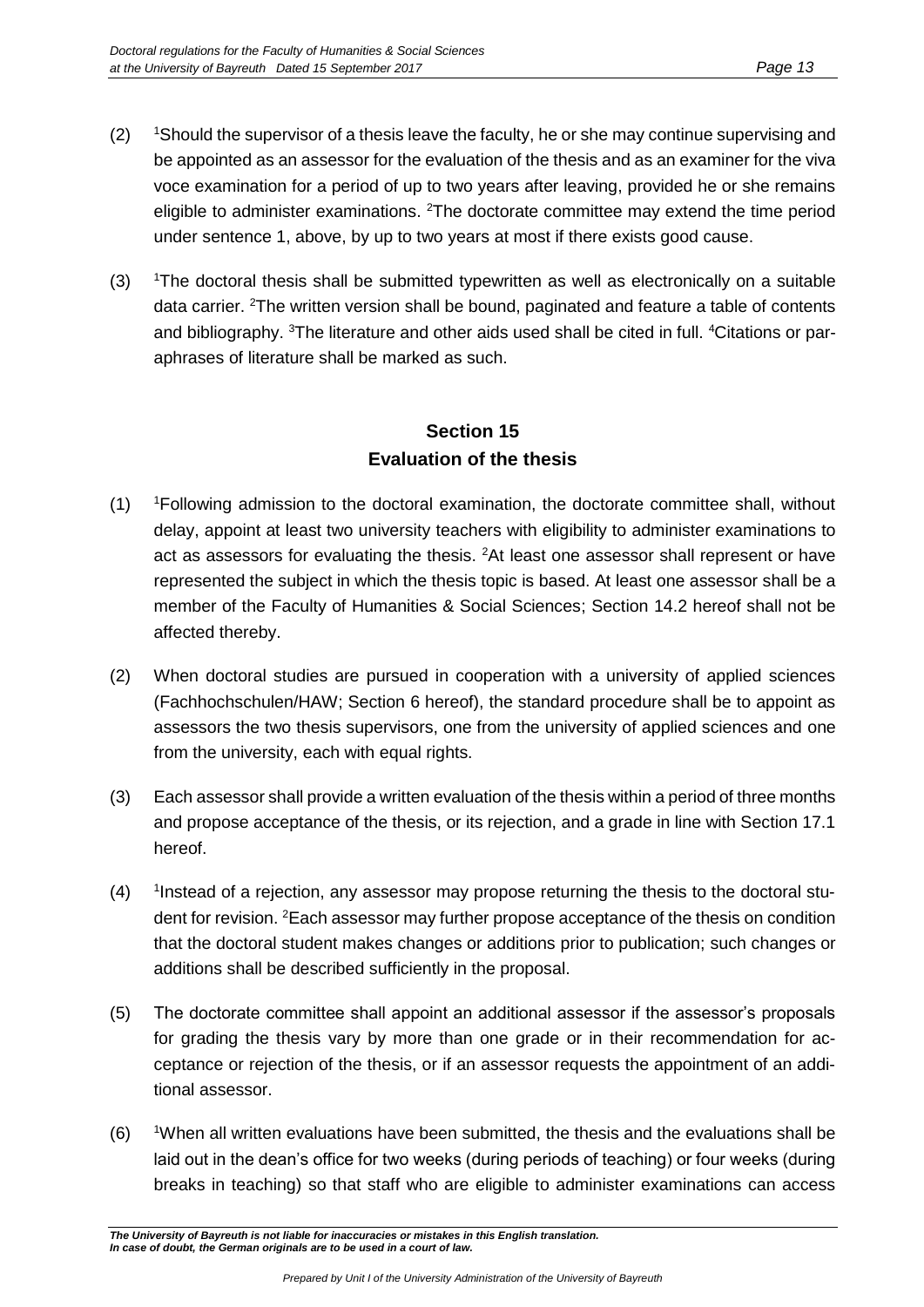them. 2The dean shall inform those who are eligible to administer examinations of the commencement of their access period in writing. <sup>3</sup>They may submit written opinions regarding the evaluations during their access period or submit an evaluation of the thesis themselves.

- $(7)$  <sup>1</sup>Once the access period ends, the doctorate committee shall decide the thesis' grade based on the submitted evaluations and any opinions given pursuant to Section 15.6 sentence 3 above. <sup>2</sup> If the thesis is graded "satisfactory" or better, it shall be accepted; if it is graded "insufficient", it shall be rejected. <sup>3</sup>The evaluators and persons who are eligible to administer examinations and have submitted an opinion or their own evaluation pursuant to Section 15.6 sentence 3 hereof, shall have the opportunity to voice their view at a meeting of the doctorate committee. <sup>4</sup>The doctorate committee may accept the thesis on condition that the doctoral student make certain, sufficiently described changes or additions prior to publication (see Section 15.4 sentence 2 above); in this case it shall task an assessor to evaluate, if the these conditions have been met.
- $(8)$  <sup>1</sup>The doctorate committee may appoint one or multiple additional assessor(s) prior to passing a decision on the thesis' grade. <sup>2</sup>Section 15.3, 15.4, 15.6 and 15.7 shall govern the steps taken after this.
- $(9)$  <sup>1</sup>Where the thesis is declined, the doctoral student may submit a revised thesis within a year of the rejection being announced; the doctoral student may apply to the dean, no more than once, to have this date postponed by a maximum of one year. <sup>2</sup> Section 15.1 to 15.8 shall govern the procedure subsequent to this. <sup>3</sup>If the doctoral student does not submit a new, revised thesis by the time specified, or if the new, revised thesis is also rejected, the doctoral studies shall be terminated without success; Section 13.2 sentence 2 hereof shall apply accordingly.
- $(10)$  <sup>1</sup>The doctorate committee may return a thesis to the doctoral student for revision instead of rejecting it. <sup>2</sup>In this case, the doctoral student may submit a new thesis instead of undertaking the revision. <sup>3</sup>He or she shall submit the revised or new thesis within a year of the original thesis' rejection; the doctoral student may apply to the dean, no more than once, to have this date postponed by a maximum of one year. <sup>4</sup>Revised theses shall be assessed by the assessors appointed for the original thesis, provided they are still available; Section 15.1 to 15.8 shall otherwise remain applicable. <sup>5</sup>If the doctoral student does not submit a revised or new thesis by the time specified, or if the revised or new thesis is also rejected, the doctoral studies shall be terminated without success; Section 13.2 sentence 2 hereof shall apply accordingly.
- (11) <sup>1</sup>Once a decision has been taken on the grades for the thesis and viva voce examination, the doctoral student shall be granted access to the thesis evaluations. <sup>2</sup>The chair of the doctorate committee shall determine the time and place of access.

*The University of Bayreuth is not liable for inaccuracies or mistakes in this English translation. In case of doubt, the German originals are to be used in a court of law.*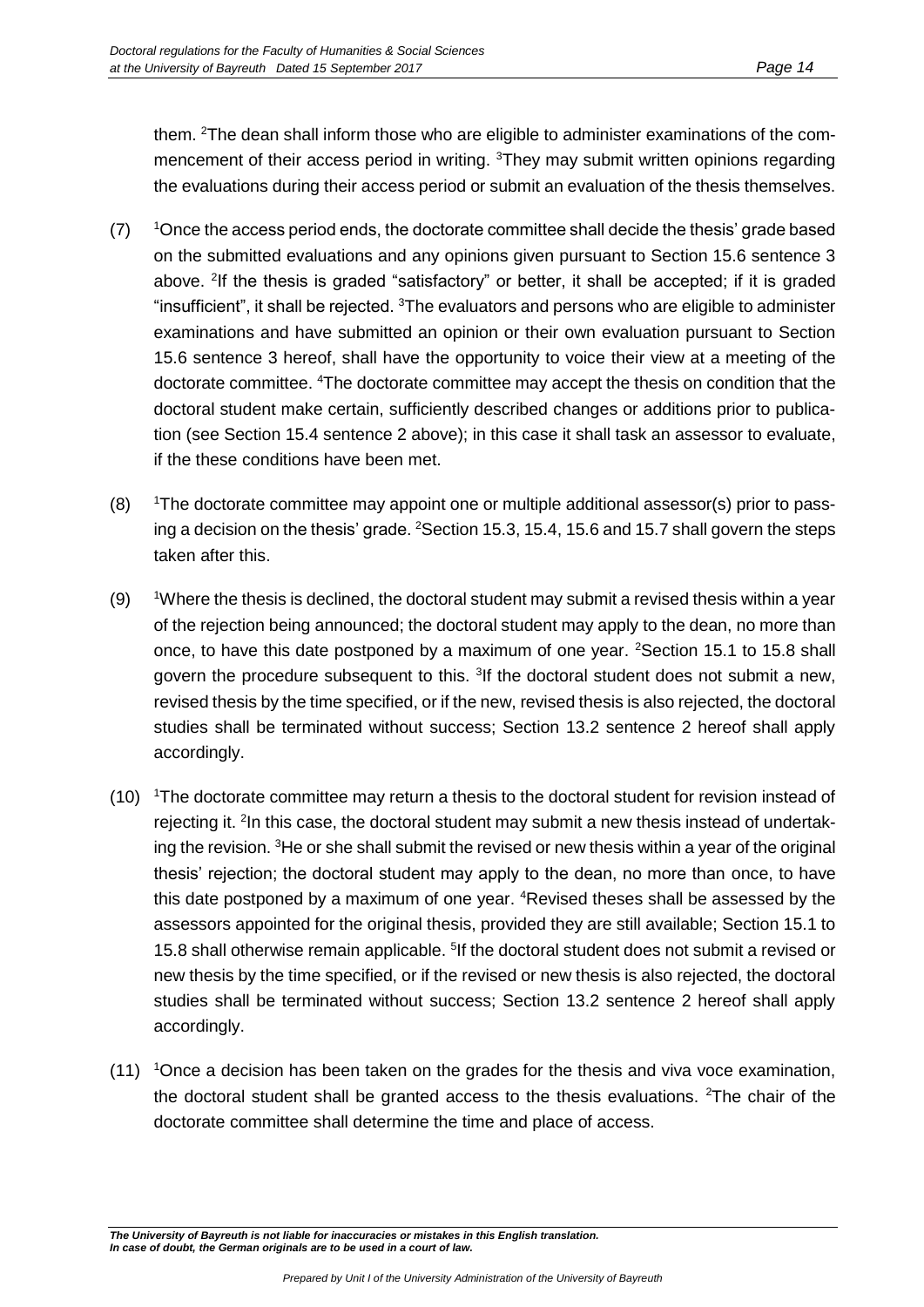#### **Section 16 Viva voce examination**

- (1) The viva voce examination may be held in the form of individual examinations or as an academic colloquium; doctoral students shall select between these two formats.
- (2) Viva voce examinations, when conducted as individual examinations, shall encompass the main subject and the two secondary subjects.
- (3) <sup>1</sup>The academic colloquium shall be a one-time examination conducted in a cooperative atmosphere. <sup>2</sup>Students shall defend their work in response to questions pertaining to their thesis. <sup>3</sup>The colloquium shall furthermore show that the doctoral student has mastered further areas of the subject in which the thesis was written. <sup>4</sup>The viva voce examination shall also include a perspective from another discipline proposed by the doctoral student. <sup>5</sup>If the thesis is the product of an interdisciplinary doctoral project (e.g. a research training group), the interdisciplinary programme of study shall be reflected in the examination. <sup>6</sup>With the doctoral student's consent, other doctoral students of the Faculty of Humanities & Social Sciences may apply for permission to attend the academic colloquium as audience members.
- $(4)$  <sup>1</sup>For individual examinations, the doctorate committee shall appoint an examiner for the main subject and an examiner for each of the two secondary subjects. <sup>2</sup>Each of the above examiners shall be matched with a co-examiner who has knowledge of the field.  ${}^{3}$ For an academic colloquium, the doctorate committee shall appoint as examiners the two thesis assessors and a university teacher from the additional subject selected by the doctoral student pursuant to Section 5.1 hereof. <sup>4</sup>The examiners shall be matched with a co-examiner who has knowledge of the field. <sup>5</sup>If an assessor is unable to examine his or her student, the doctorate committee shall appoint a substitute for him or her.
- $(5)$  <sup>1</sup>The dean shall set the dates for the individual examinations or the date for the academic colloquium and summon the doctoral student to his or her examination in writing at least 14 days prior to each date. <sup>2</sup>Individual examinations shall be held within a period of four weeks. <sup>3</sup>With respect to the doctoral examination process, the chair of the doctorate committee shall strive to ensure that no more than three months pass between submission of the application for admission to the doctoral examination and the final colloquium.
- (6) The individual examinations for the main subject shall last at least 60 minutes and those for the secondary subjects at least 20 minutes each; the academic colloquium shall last at least 90 minutes.
- $(7)$  <sup>1</sup>Each examiner shall evaluate the doctoral student's work in the subject that he or she is examining or the doctoral student's work for the overall academic colloquium and award a grade in line with Section 17.1 hereof. <sup>2</sup>Doctoral students shall pass the viva voce exami-

*The University of Bayreuth is not liable for inaccuracies or mistakes in this English translation. In case of doubt, the German originals are to be used in a court of law.*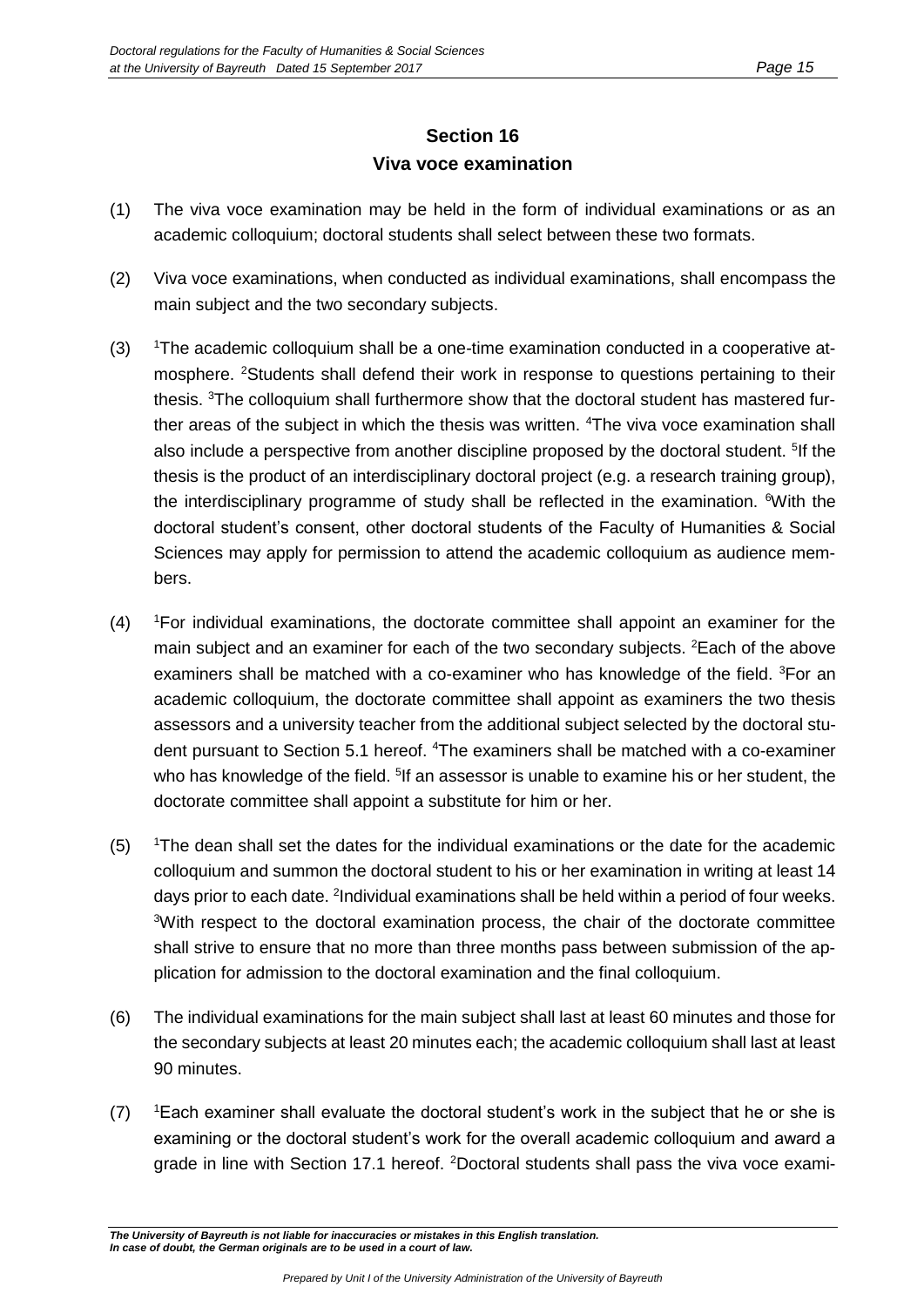nation when they achieve at least a "satisfactory" grade in each individual examination subject or do not receive an "insufficient" grade for their academic colloquium from any of the examiners.

- $(8)$  <sup>1</sup>The co-examiner shall keep a record of the subject matter and proceedings of each examination and the grades awarded by the examiners.  $2$ This record shall be signed by the examiner(s) and co-examiners.
- (9) <sup>1</sup>When all of these records have been submitted and the doctoral student has passed the viva voce examination, the dean shall calculate the final grade.  $2$ This grade shall be the average of the grades awarded by the examiners, with the grade for the main subject worth double if the student is taking individual examinations. <sup>3</sup>Calculations for the final grade shall factor in two decimal digits without rounding.
- (10) <sup>1</sup>Where doctoral students do not pass their viva voce examination, the dean shall issue them notice of this, giving reason and information on the right to appeal. <sup>2</sup>If doctoral students do not pass their viva voce examination, it may be repeated once. 3For individual examinations, those passed in individual subjects shall be counted towards this limit. 4Where doctoral students do not pass their academic colloquium, it may be repeated as a whole only once. <sup>5</sup>Requests to repeat an examination shall be submitted to the dean within one year of announcing failure of the viva voce examination; doctoral students may request that the dean extend this deadline when the grounds for doing so are not of the doctoral students' fault. <sup>6</sup>If doctoral students do not request repetition of the viva voce examination in time or fail the viva voce examination again when it is repeated, the doctoral examination process shall be terminated without success; sentence 1 shall apply accordingly.
- (11) The doctoral examination process shall be terminated without success if doctoral students do not appear for their viva voce examination or withdraw from their viva voce examination after it begins for reasons of their own fault; Section 13.2 sentence 2 hereof shall apply accordingly.

#### **Section 17 Grading doctoral work, overall grade**

(1) The thesis and work required for the viva voce examination shall each be graded based on the following:

with distinction  $(0; 0.3)$  = "summa cum laude" very good  $(0.7; 1.0; 1.3)$  = "magna cum laude"  $qood (1.7; 2.0; 2.3)$  = "cum laude" satisfactory  $(2.7; 3.0; 3.3) =$  "rite" insufficient (4.0)

- 
- -

*The University of Bayreuth is not liable for inaccuracies or mistakes in this English translation. In case of doubt, the German originals are to be used in a court of law.*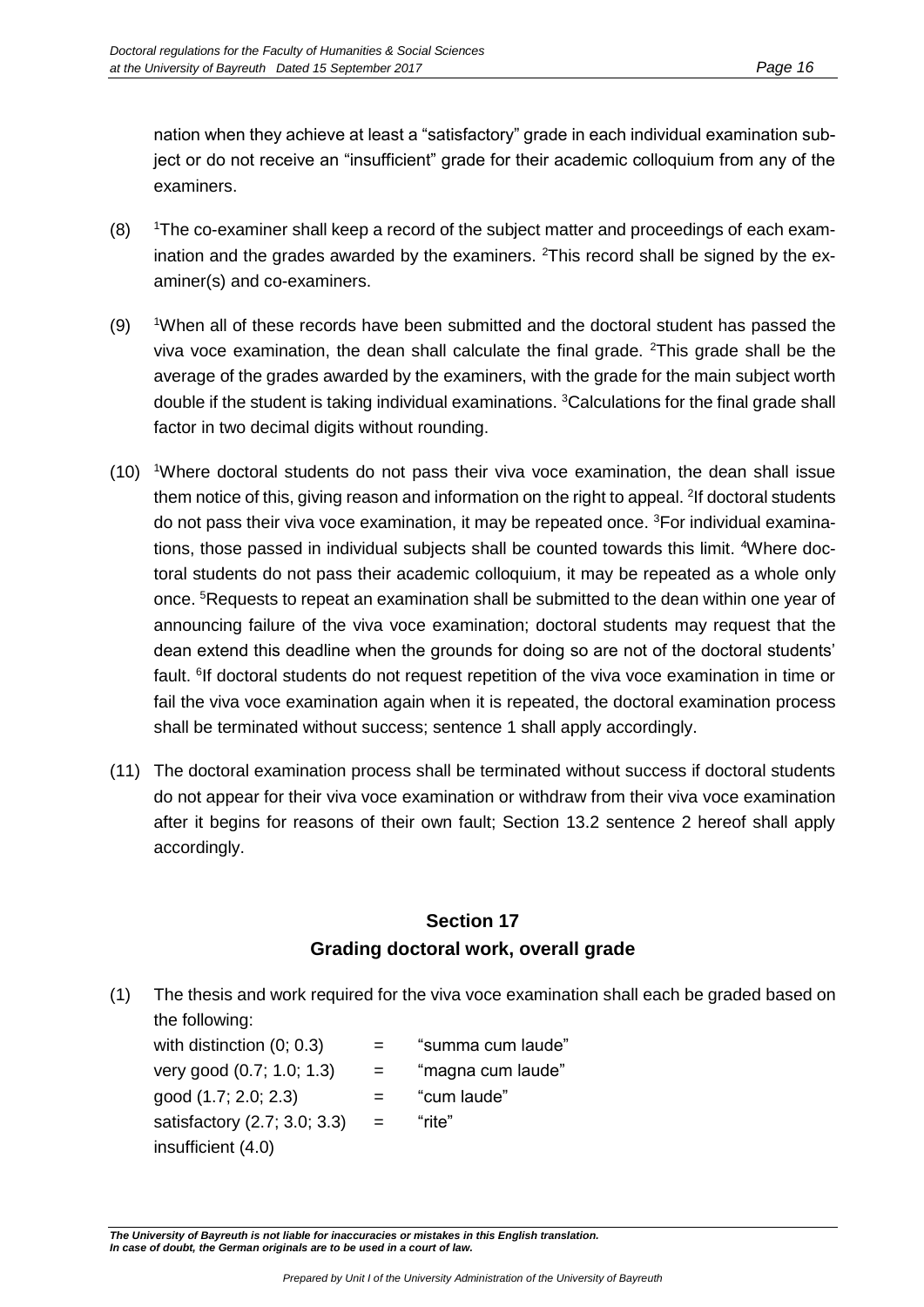- $(2)$  <sup>1</sup>The dean shall determine the overall grade for the doctorate based on the arithmetic mean of the thesis grade and the final grade for the viva voce examination, with the thesis grade worth double. <sup>2</sup>Two decimal digits shall be factored into this calculation without rounding. <sup>3</sup>The following honours shall be awarded based on this mean: 0.00 to 0.50: "summa cum laude" 0.51 to 1.50: "magna cum laude" 1.51 to 2.50: "cum laude"
	- 2.51 to 3.30: "rite"
- $(3)$  <sup>1</sup>The dean shall present doctoral students with their examination certificate after determining their overall grade for the doctorate. <sup>2</sup>This certificate shall include their overall grade, their thesis grade and final grade for their viva voce examination.  ${}^{3}$ The examination certificate shall be signed by the dean and dated based on the day of the most recent examination; it shall not entitle the holder to bear the title of "Doktor".

## **Section 18 Access to doctorate records**

<sup>1</sup>On receiving the examination certificate defined in Section 17.3 or unsuccessfully ending the doctoral examination process, doctoral students shall be able to access the records of their doctoral studies. <sup>2</sup>The dean shall determine the time and place of access. <sup>3</sup>Requests for access shall be made to the dean of the Faculty of Humanities & Social Sciences within one month of receipt of the examination certificate per Section 17.3 or of unsuccessfully ending doctoral studies. <sup>4</sup>Like in other situations where access is requested, the procedure shall be governed by Articles 29 et seq. of the Bavarian Administrative Procedures Act (BayVwVfG).

#### **Section 19 Degree invalidity**

- (1) Where doctoral students have committed academic fraud in their doctoral work, the doctorate committee shall declare their doctoral examination failed; it shall cancel the doctoral examination process if it is not yet complete.
- (2) Should this fraud only be uncovered after issuing the examination certificate or doctoral diploma, the doctorate committee shall revoke it.
- (3) If, after issuing the examination certificate, it is later found that doctoral students did not meet the prerequisites for admission to doctoral studies and those students had no intention of cheating, this error shall be resolved by letting those students pass the examination.

*The University of Bayreuth is not liable for inaccuracies or mistakes in this English translation. In case of doubt, the German originals are to be used in a court of law.*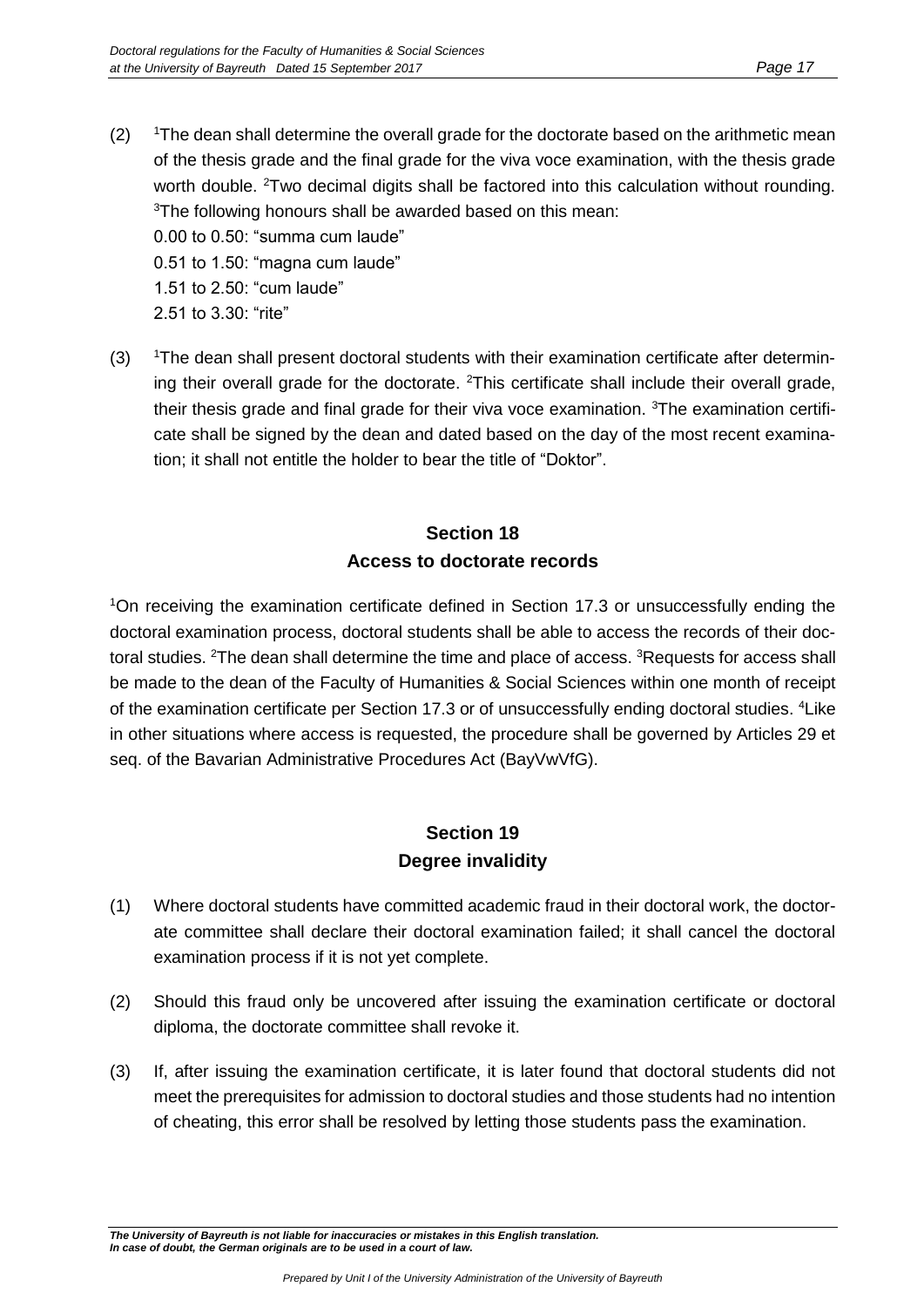- (4) <sup>1</sup>Cancellation of admission to doctoral studies and revocation of doctorates shall otherwise be governed by statutory provisions. <sup>2</sup>The doctorate committee shall take any arising decisions in this regard.
- (5) In the situations defined in Section 19.1, 19.2 and 19.4, those affected shall be given an opportunity to respond to the allegations prior to taking any decision.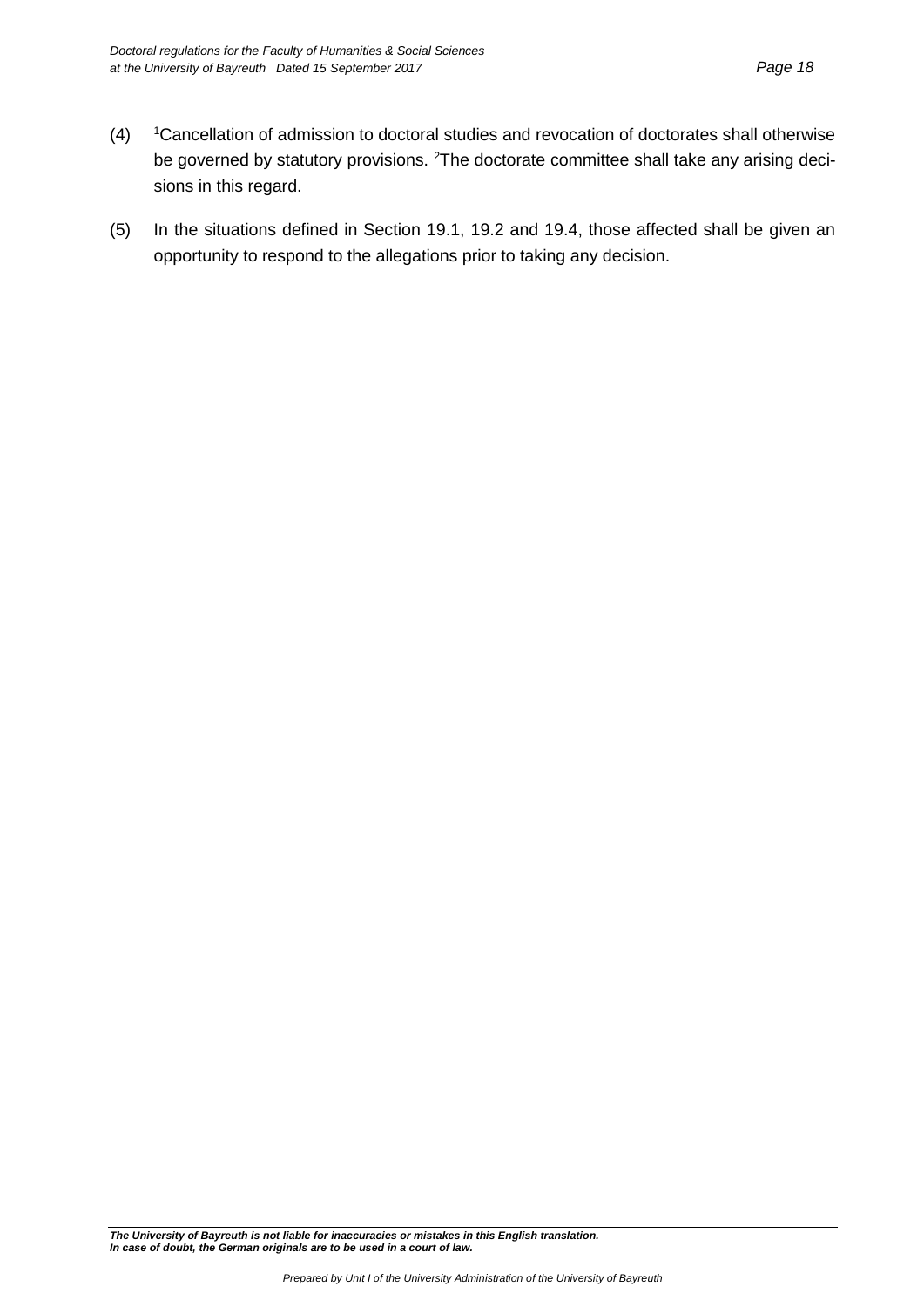#### **Section 20**

#### **Reproduction of the thesis and delivery of the required copies**

- $(1)$  <sup>1</sup>Doctoral students shall make their thesis available to the academic community by copying and distributing it. <sup>2</sup>They shall submit to the dean a copy of their thesis before reproducing it so that permission for reproduction can be granted; if applicable, they shall attach confirmation from the assessor designated pursuant to Section 15.7 sentence 4 hereof that the requirement to make changes or additions to the thesis has been satisfied.
- (2) Doctoral students shall provide the following, compulsory copies to the faculty free of charge within two years of presentation of their examination certificate:
	- 1. 40 copies as books or photo prints, or
	- 2. Three copies in a word-processed form that can be photocopied and a further 50 copies on microfiche**,** CD-ROM or similar data carriers
- $(3)$ <sup>1</sup>If their thesis is to be published unabridged in a journal or a commercial publisher is to distribute their thesis unabridged through booksellers, doctoral students may provide five copies of the publication in place of the compulsory copies specified in Section 20.2 above. <sup>2</sup>In these cases, a minimum 150 copies shall have been printed and evidence thereof shall be presented. <sup>3</sup>Sentence 2 shall apply accordingly to theses by published works. <sup>4</sup>If their thesis has been written as a monograph, the publication shall be recognizably marked as a thesis in an appropriate location and state where the thesis is being submitted.
- (4) <sup>1</sup>The thesis may also be published in electronic form, whereby the format and carrier of the data shall be agreed with the university library. <sup>2</sup>In this case, five copies of the publication shall be provided printed and bound. <sup>3</sup>Doctoral students shall affirm that the electronic version is the same as the accepted thesis. <sup>4</sup>They shall assign to the university library and German Digital Library (Deutsche Digitale Bibliothek) the right to store this version, publish it on data networks indefinitely and make it accessible from other databases. <sup>5</sup>Doctoral students shall be obligated to review the metadata and the electronic version of their thesis for completeness, accuracy and legibility after processing by the university library. <sup>6</sup>If submitting a thesis by published works, doctoral students shall ensure that the relevant publisher has given written permission to integrate the chosen original publications with the thesis. <sup>7</sup>All other original publications shall be listed in a full bibliography. <sup>8</sup>Submission of files that do not meet the required file format and transmission specifications shall not count as publication.
- (5) When submitting the compulsory thesis copies, doctoral students shall also include a written affirmation that the content of the compulsory copies is the same as that of the version for which reproduction permission was granted.
- (6) Doctoral students may apply for approval from the doctorate committee to publish the thesis in a foreign language.

*The University of Bayreuth is not liable for inaccuracies or mistakes in this English translation. In case of doubt, the German originals are to be used in a court of law.*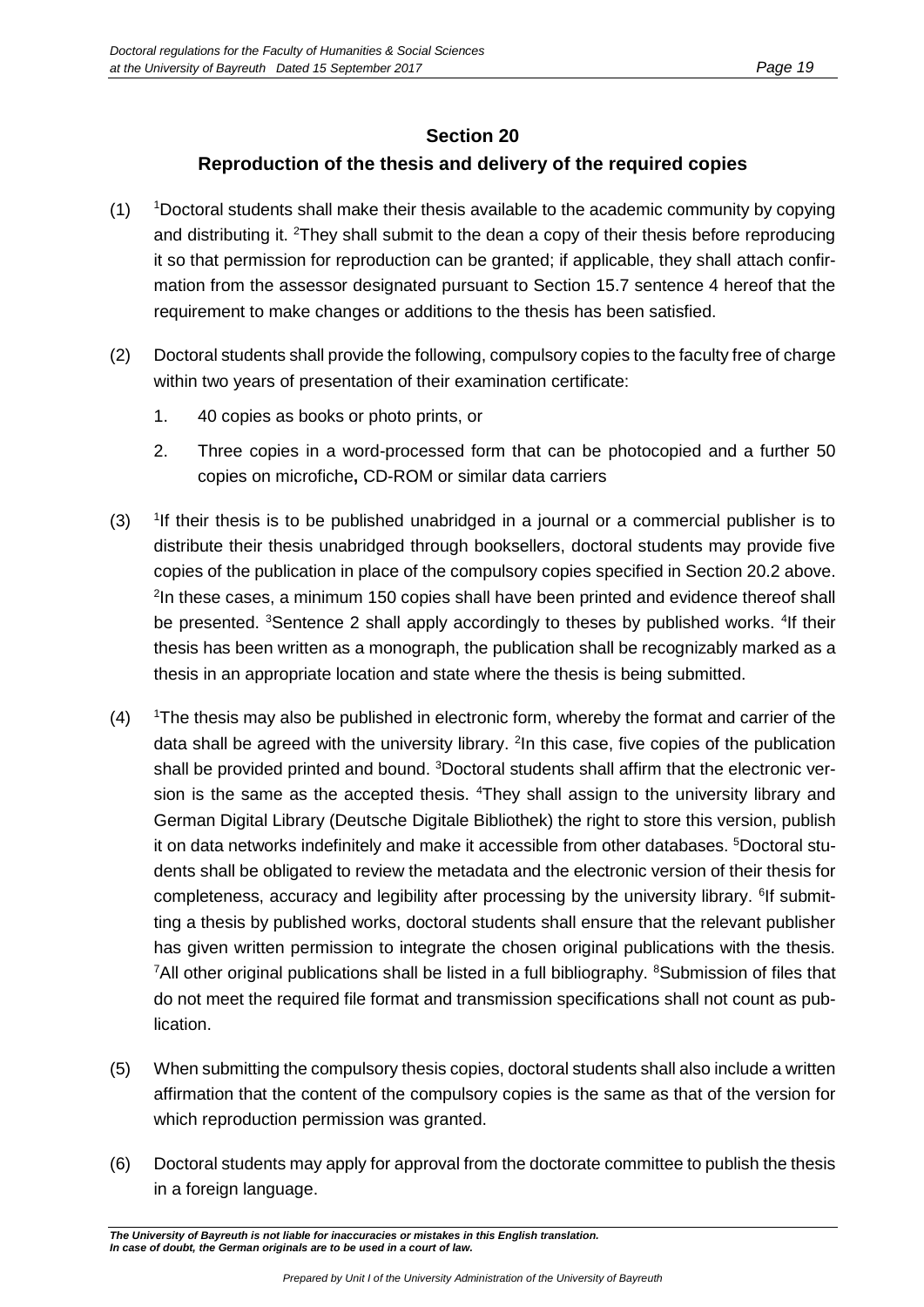- (7) In the situations described in Section 20.2 above, doctoral students shall assign to the university the right to produce and distribute further copies of their thesis.
- (8) Upon request by doctoral students, the doctorate committee may extend the deadline for delivering the required copies.
- (9) Should doctoral students miss the date for submitting the compulsory copies, all rights acquired through the successful completion of the doctoral examination process shall be null and void; Section 13.2 sentence 2 hereof shall apply accordingly.

#### **Section 21 Doctoral diploma and acquisition of the doctoral degree**

- $(1)$ <sup>1</sup>If the requirements of Section 20 hereof have been fulfilled, doctoral students shall receive a diploma for having passed the doctoral examination.
- (2) <sup>1</sup>This diploma, written in German, shall include the following information:
	- The name of the university and faculty
	- The full name of the degree holder and his or her date and place of birth
	- The academic degree awarded
	- The title of the thesis
	- The date of the oral examination
	- The final grade for the doctorate
	- The name and signature of the president of the University of Bayreuth and the dean of the faculty
	- The University of Bayreuth seal

<sup>2</sup>The diploma date shall be the date of the viva voce examination.  $3An$  English translation shall additionally be issued.

- (3) In the case of doctoral studies pursued in cooperation with a university of applied sciences (Fachhochschulen/HAW; Section 6 hereof), the name of the university of applied sciences shall also be listed.
- $(4)$  <sup>1</sup>The diploma along with its translation shall be presented by the dean. <sup>2</sup>Presentation of the diploma shall constitute completion of the doctorate; it shall give the doctoral student the right to the academic degree of "Doktor der Philosophie" or "Doktorin der Philosophie" (Dr. phil.).
- (5) The dean may allow doctoral students to bear the title of "Doktor" on a limited basis prior to presentation of the diploma when they satisfy the requirements set out in Section 20 hereof

*The University of Bayreuth is not liable for inaccuracies or mistakes in this English translation. In case of doubt, the German originals are to be used in a court of law.*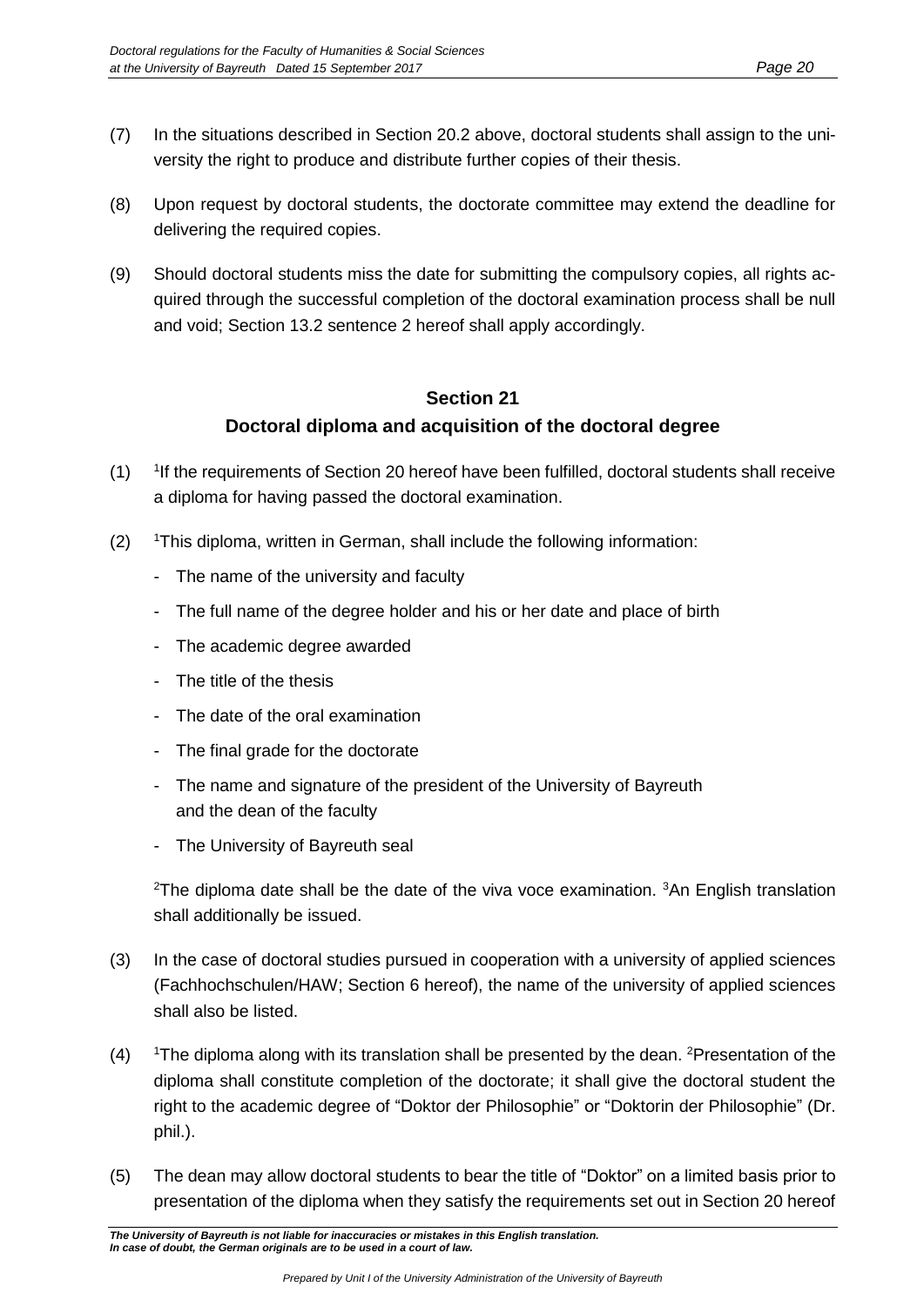or when publication of the thesis and submission of the compulsory copies is sufficiently assured with a binding statement from the publisher.

## **Section 22 Doctoral degree with joint supervision from a foreign academic institution**

- (1) Doctorates obtained through joint supervision from a foreign academic institution shall have the following requirements:
	- 1. Applicants shall meet the requirements for acceptance for doctoral studies (Section 8 hereof) and those for admission to the doctoral examination process (Section 11 hereof), both at the Faculty of Humanities & Social Sciences as well as under the corresponding regulations of the partner institution.
	- 2. The foreign institution of education shall be entitled to confer doctorate degrees pursuant to its national legislation and the degrees to be conferred by this institution would otherwise be recognized under the German Higher Education Framework Act (Hochschulrahmengesetz – HRG).
	- 3. An agreement, approved by the faculty council, has been concluded with the foreign academic institution on the jointly administered doctoral studies.
- $(2)$  <sup>1</sup>The agreement concluded pursuant to Section 22.1.3 above may provide that either the Faculty of Humanities & Social Sciences at the University of Bayreuth or the foreign academic institution coordinate the studies. <sup>2</sup>The agreement shall contain provisions regarding the number of copies to be submitted per Section 11 hereof and the number of compulsory copies to be submitted (see Section 20) if the doctoral student passes. <sup>3</sup>Doctoral students shall receive a copy of their agreement.
- (3) <sup>1</sup>Theses shall be submitted to the coordinating academic institution. <sup>2</sup>Section 10 hereof shall not be affected thereby. <sup>3</sup>Any theses submitted to one of the educational institutions concerned prior to conclusion of an agreement pursuant to Section 22.1.3 above, cannot be used for the purposes of a joint doctorate irrespective of it being accepted or rejected.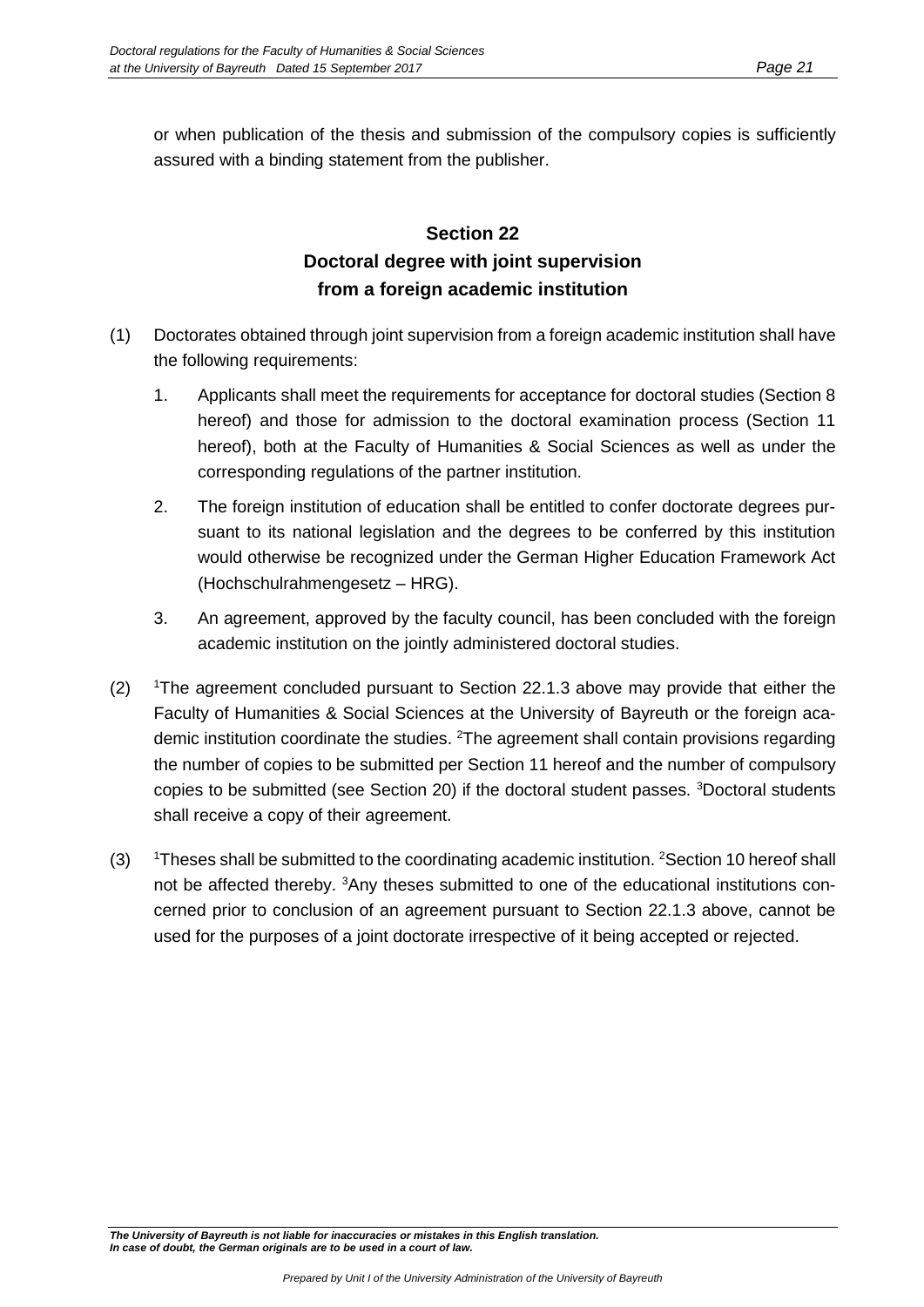- $(4)$  <sup>1</sup>The coordinating institution shall appoint assessors for the thesis. <sup>2</sup>At least one assessor shall be a member of the Faculty of Humanities & Social Sciences at the University of Bayreuth. <sup>3</sup>If the assessors' evaluations are not written in German or English, the coordinating institution shall ensure that translations into one of these languages are made available. 4The evaluations and thesis shall be submitted to both institutions involved once the evaluations have been received. <sup>5</sup>Each of the academic institutions shall independently decide on acceptance of the thesis and on its grade; Section 15.6 to 15.8 hereof shall not be affected thereby.  $6$ Should either of the academic institutions reject the thesis, the joint arrangement shall be terminated. <sup>7</sup>Where the thesis is rejected only by the foreign academic institution, the doctoral examination process shall continue at the University of Bayreuth based on the general provisions of these doctoral degree regulations.
- (5) <sup>1</sup>Where the thesis is accepted by both academic institutions, the viva voce examination shall be held at the coordinating institution. <sup>2</sup>Equal representation of both institutions on the board of examiners shall be assured by having equal numbers of members or by weighting the votes cast. <sup>3</sup>Section 16.7 hereof shall apply to the votes cast by University of Bayreuth representatives. 4Where the University of Bayreuth is coordinating the supervision arrangement, Section 16.5 may be disregarded to the extent that teaching staff from the foreign academic institution may additionally be invited. <sup>5</sup>Where the representatives of one of the academic institutions decline to award a passing grade for the viva voce examination, the joint supervision arrangement shall be terminated; Section 22.4 sentence 7 above shall apply accordingly.
- $(6)$  <sup>1</sup>On successful completion of a doctoral examination process overseen jointly with a foreign academic institution, Section 21 hereof may be disregarded to the extent that a doctoral diploma signed jointly by both institutions may be presented, stating that the doctoral diploma was awarded jointly by both involved institutions for a product of academic research.  $2T$ he agreement per Section 22.1.3 above shall ensure that any additional, foreign diploma that may be awarded also includes a reference to the joint doctorate arrangement with the University of Bayreuth.

## **Section 23 Award of honorary doctoral degrees**

 $(1)$  <sup>1</sup>The faculty may award honorary doctorates for extraordinary academic or artistic achievements. <sup>2</sup>The process for an honorary doctorate shall be initiated with a well-founded proposal supported by at least one third of the faculty's teaching staff. <sup>3</sup>The proposal shall be submitted in writing to the dean. 4The dean shall then convene the extended doctorate committee.

*The University of Bayreuth is not liable for inaccuracies or mistakes in this English translation. In case of doubt, the German originals are to be used in a court of law.*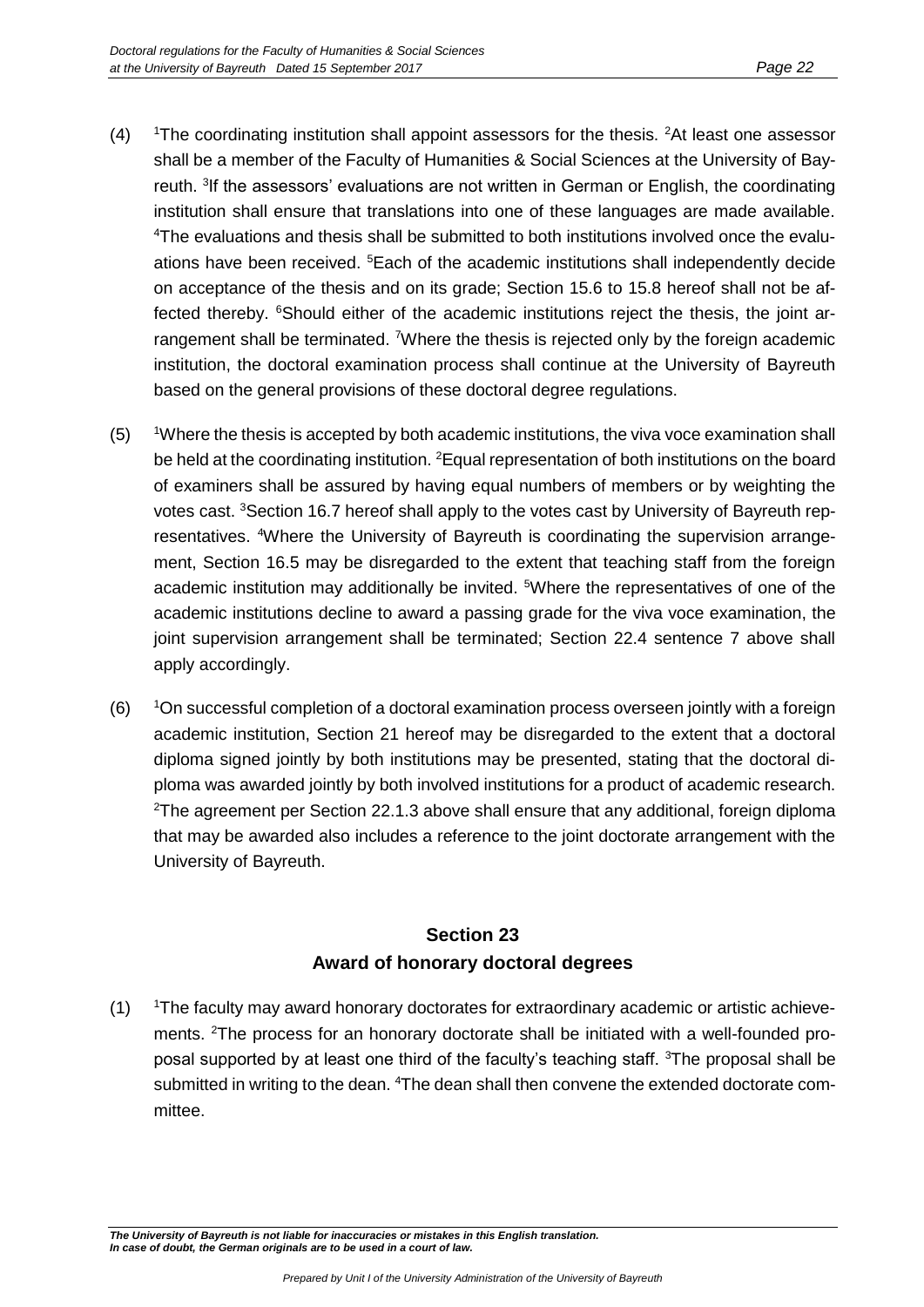- $(2)$  <sup>1</sup>The extended doctorate committee shall appoint at least two professors to evaluate the extraordinary academic or artistic achievements performed by the individual to be honoured. <sup>2</sup>When these evaluations have been submitted, the extended doctorate committee shall prepare a statement with its opinion, attach that statement and the evaluations to the proposal and forward this to the faculty council.
- (3) After considering the proposal, evaluations and extended doctorate committee's opinion, the faculty council shall adopt a resolution on whether to award the honorary doctorate.
- $(4)$  <sup>1</sup>The university president and dean shall confer the honorary doctoral degree by presenting a diploma to the individual receiving the honour. <sup>2</sup>The diploma shall identify the academic achievement.

## **Section 24 Consideration of special circumstances**

- $(1)$  <sup>1</sup>Upon request, the protective rights provided in Sections 3, 4, 6 and 8 of the Protection of Mothers Act (Mutterschutzgesetz – MuSchG) of 20 June 2002 (BGBl I p. 2318), as amended, the time periods stipulated in the Parental Allowances and Parental Leave Act (Bundeselterngeld- und Elternzeitgesetz – BEEG) of 5 December 2006 (BGBl I p. 2748), as amended, and the time periods specified under Section 7(3) of the Home Care Leave Act (Pflegezeitgesetz – PflegeZG) of 28 May 2008 (BGBl I pp. 874, 896), the latter applying to the care of a close relative requiring care within the meaning of Sections 14 and 15 of Book XI German Social Code (Sozialgesetzbuch, Elftes Buch – SGB XI) of 26 May 1994 (Federal Gazette pp. 1014, 1015), as amended, shall be upheld with respect to dates and deadlines. <sup>2</sup>The relevant documentation shall be kept; any changes in requirements shall be communicated without delay.
- $(2)$  <sup>1</sup>Upon request, time periods in which for reasons beyond the control of the doctoral student – work on the doctoral project was not possible, or only possible to a very limited extent, shall not be counted towards deadlines (especially periods of illness). <sup>2</sup>The relevant documentation shall be kept; medical certificates in particular shall be presented. <sup>3</sup>Any changes in requirements shall be communicated without delay.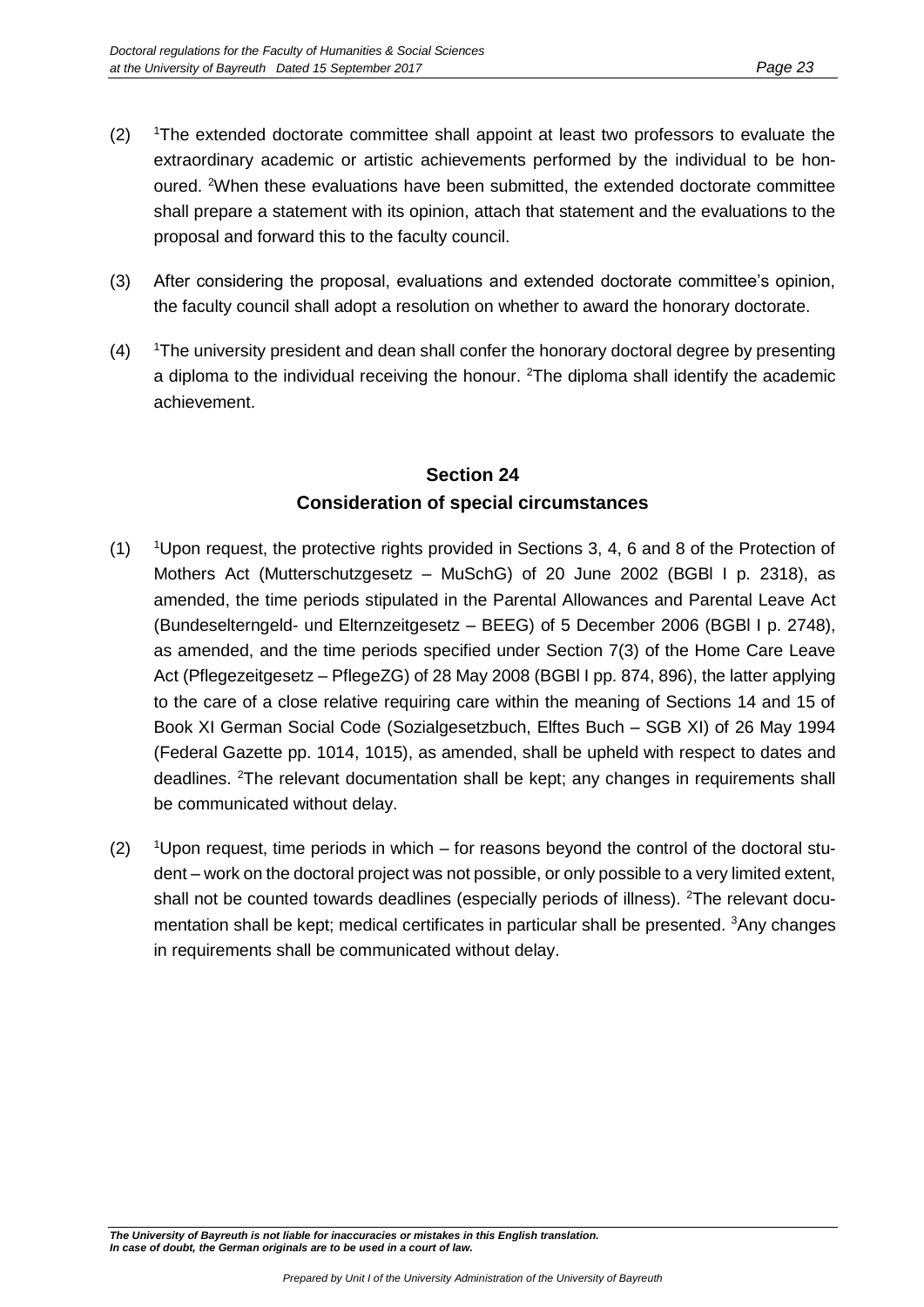#### **Section 25**

#### **Consideration of the special needs of persons with disabilities**

<sup>1</sup>The special situation of applicants or doctoral students with disabilities shall be given adequate consideration in order to ensure that those persons are afforded equal opportunity. <sup>2</sup>Upon written request by applicants or doctoral students, the doctorate committee shall determine the form in which applicants or doctoral students may meet their study requirements, or shall grant an extension of the period for completing their research or another type of compensation for disadvantages depending on the documented degree of inability to complete their work. <sup>3</sup>Applicants or doctoral students shall provide evidence of their disability in the form of a medical certificate stating that they are either entirely or partially unable to conduct doctoral studies as specified due to a longlasting or permanent disability. <sup>4</sup>The application for admission to doctoral studies shall be attached to this request; if the request is submitted later, it shall only apply to future academic work.

## **Section 26 Effective date, transitional provisions**

- (1)  $1$ These doctoral degree regulations shall take effect on 16 September 2017. <sup>2</sup>Simultaneously, the Doctoral Degree Regulations for the Faculty of Humanities & Social Sciences at the University of Bayreuth, dated 1 September 2009, as amended by the Second Amendment By-Laws dated 5 March 2015, shall become ineffective.
- (2) With respect to applicants who had already received confirmation of supervision prior to the effective date of these doctoral degree regulations, the regulations in this document shall apply subject to the following:
	- The confirmation of supervision shall replace the supervision agreement to be concluded in accordance with Section 7 of these regulations.
	- Proof of having met the additional requirements for acceptance for doctoral studies in Section 8 hereof shall be submitted by these applicants together with the application for admission to the doctoral examination process pursuant to Section 11 hereof.